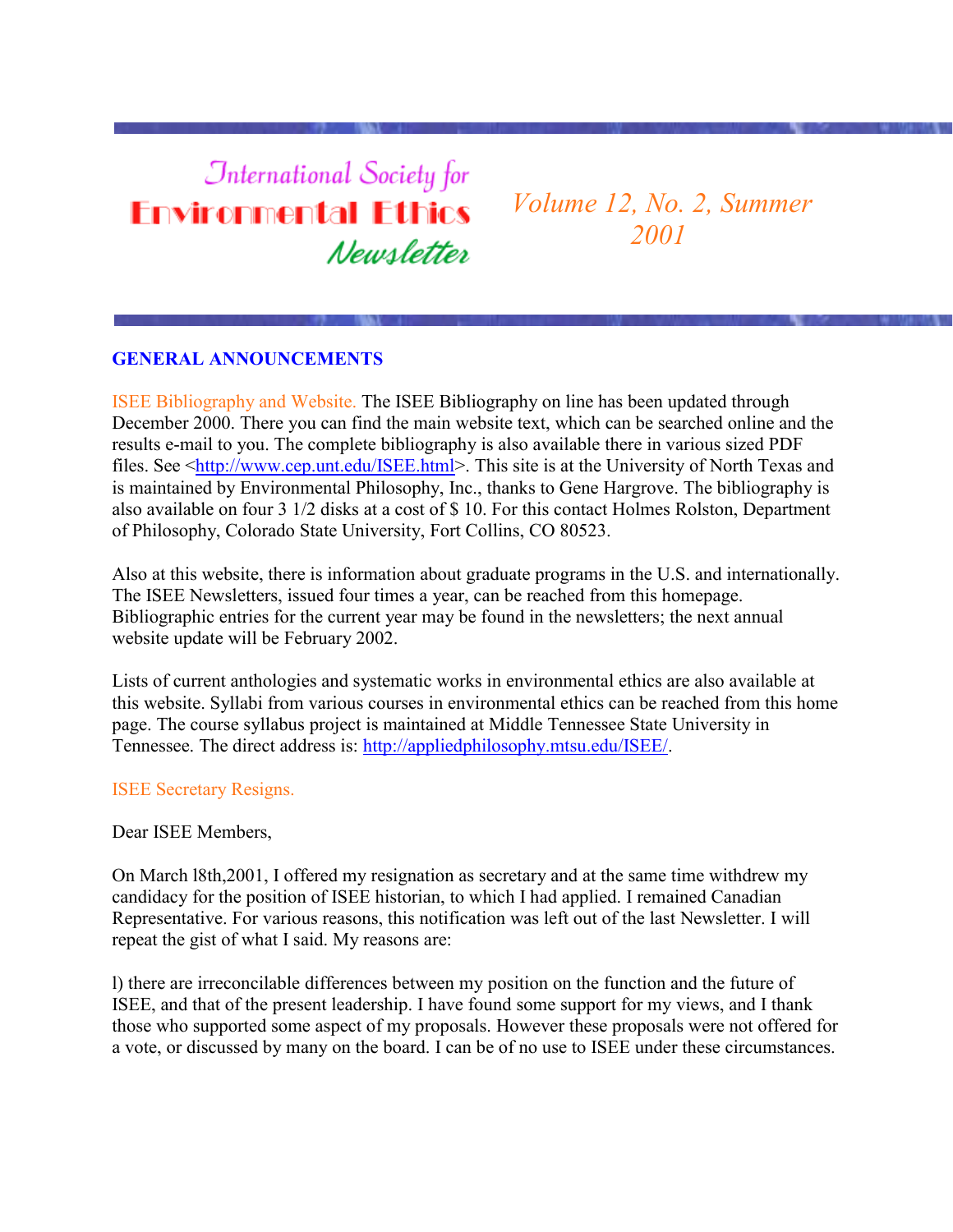2) I have been admitted to the Doctor of Jurisprudence program at Osgoode Hall Law School. I have been granted full support for the three years needed for my doctoral thesis tentatively titled "Ecocrimes in National and International Law". I will probably need to do an internship period at the International Court of Justice (The Hague) or at the EU (Brussels) during that time.

I want to take this opportunity to thank first of all Gene Hargrove, the first person with whom I discussed the possibility of forming a society. He has always been a friend and an inspiration to me. I also want to thank past presidents Holmes Rolston, III, Mark Sagoff, and Baird Callicott, who did so much to establish and support ISEE. My warmest thoughts go out to the editors of the Newsletter for their tireless work, Jack Weir and Philip Cafaro, and to Max Oelschlaeger for getting the newsletter out for the past year or so. Finally a special thank you to Victoria Davion, head of the nominating committee, and all committee members. Victoria's task was especially hard and even thankless over the last year or two.

I welcome correspondence from any member of ISEE at my usual email address: lwestra@interlog.com.

## Laura Westra

**Teaching Environmental Ethics.** "I feel that shooting prairie dogs is morally impermissible. Having grown up with them outside my school, they have entertained me through many a boring class." So wrote one of my students on her environmental ethics final this past semester. Had I helped her to better articulate an enlightened anthropocentric environmental ethicor failed to teach her the meaning of moral impermissibility?

The ISEE newsletter solicits submissions on teaching environmental ethics, one of our most important professional responsibilities. Which readings, textbooks, videos work for you, and which don't? What topics do you cover in class? How do you link theoretical to practical issues? Does your class include a "service learning" or activist component? What is the best way to bring environmental ethics into intro ethics classes? Please submit short pieces, a few paragraphs to a few pages, to newsletter editor Phil Cafaro.

**Alan Carter** has been appointed full professor in philosophy and environmental studies at University of Colorado, Boulder. This fills a position left vacant a couple years back by Dale Jamieson. Carter is currently head of the Department of Philosophy, Heythrop College, University of London, where he has been a number of years. See his website at <http://www.heythrop.ac.uk/acarter.htm>.

**Jame Schaefer** reports that at Marquette University much is happening that is quite positive: both an Interdisciplinary Minor in Environmental Ethics and a Religion and Science program. Contact: [schaeferj@marquette.edu.](mailto:schaeferj@marquette.edu)

**David Macauley** has accepted a position as Visiting Assistant Professor in the Environmental Studies Program at Oberlin College in Oberlin, Ohio. He has taught previously at Emerson College, New York University and Rose-Hulman Institute of Technology. Macauley received his Ph.D. from SUNY at Stony Brook in 1998 and has published articles in environmental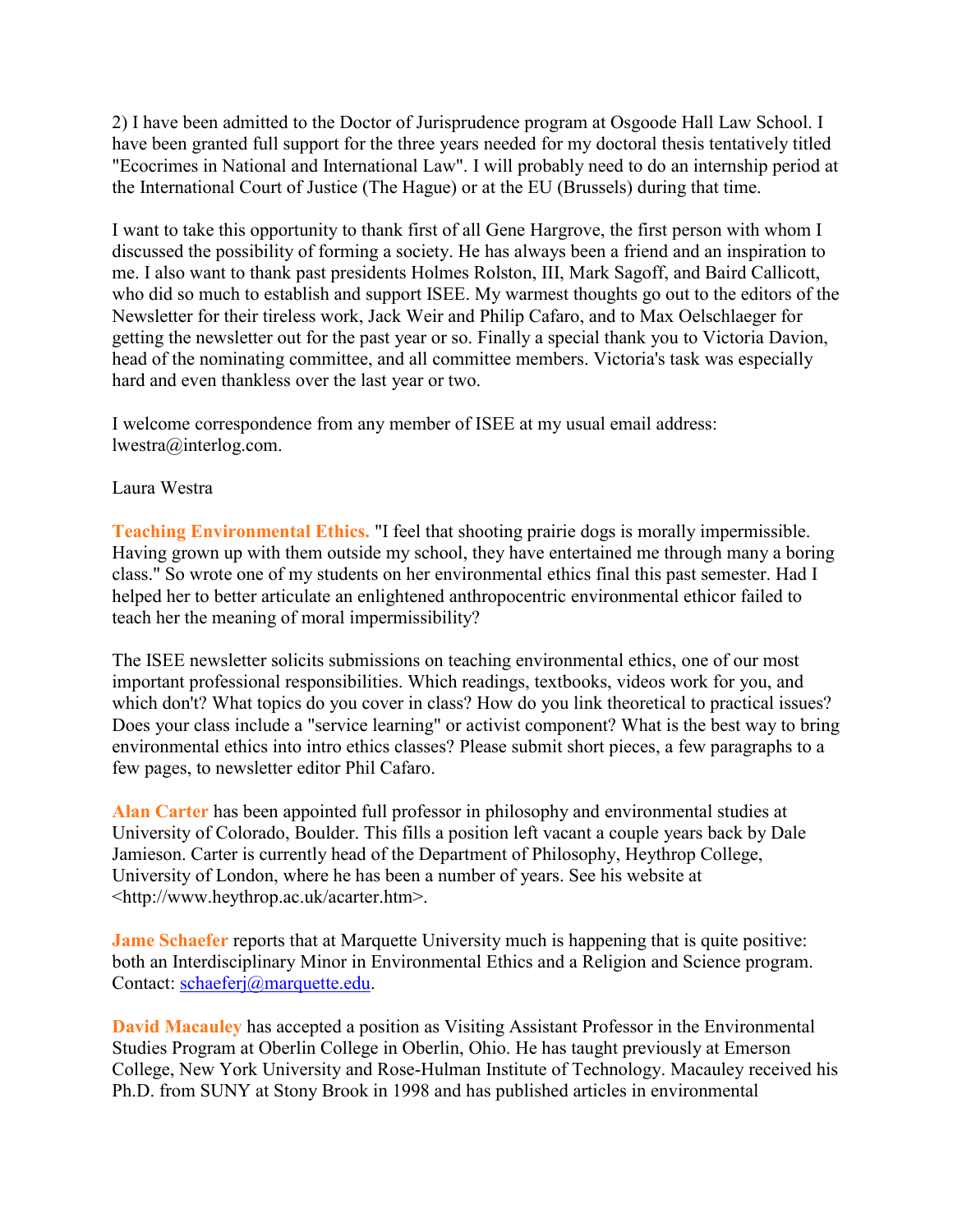philosophy, political theory and Continental philosophy. He is the author of Bewildering Order: Earth, Water, Air and Fire as Elemental Philosophy and Environmental Ideas (State University of New York Press) and Walking: Philosophical Foot Notes (Indiana University Press, forthcoming) as well as the editor of Minding Nature: The Philosophers of Ecology (Guilford Publications).

**Michael Zimmerman's** book Contesting Earth's Future will be translated into Chinese by Huang Yanping, Professor in the College of Chinese Culture and Law in Central South University. The book will be published by the Shanghai Joint Publishing Company, which also published the Chinese translation of Heidegger's Being and Time.

**John van Buren**, Department of Philosophy, Fordham University, is the founding Director of the university's new interdisciplinary Environmental Studies Program which will begin in Fall 2001. Linked to the 1999 Jesuit mission statement study on ecology "We Live In a Broken World--Reflections on Ecology," which makes recommendations for "greening the curriculum" of Jesuit universities and incorporating issues of environmental stewardship and justice into university life, the six course minor is designed for both science and non-science majors, combining two or more courses in environmental science with environmental philosophy courses, values and policy courses in other departments, and a capstone course integrating questions of science, ethical value, and social policy. For more information, contact John van Buren  $\le$ evanburen $\omega$ fordham.edu>.

#### **How Pedestrian**. For a different perspective on transit, see

<http://www.tampabayonline.net/bguard/home.htm>. The writer took photos of a downtown Atlanta intersection with: 1) 40 cars with single occupant drivers; 2) 40 people at the intersection sitting in lawn chairs spaced as if they were in their cars; 3) 40 people in lawn chairs, spaced as if they were in a bus at the intersection; and 4) 40 people walking or riding their bicycles through the intersection. It's a great illustration of the crowding and paving caused by our over-reliance on cars, and on the possibilities for alleviating these problems through mass transit. Ideal for getting students to think.

**An Open Letter from Barbara Kingsolver,** author of The Poisonwood Bible, with a call-toaction against the threats the Bush administration poses to the environment.

#### Dear Friend,

Okay, I'll admit it, I spent the inaugural weekend in denial. (He's not my president. Most of us didn't actually vote for the guy ... ) Ignored the smarmy front-page photos of parades and balls, skipped straight to Section B to look for coverage of the protests. But the fact is, we now have a new administration that's hostile to the things I love most: human kindness, the dignity of diversity, and the wild glory of life on earth. It's time to move on from denial to the next stage, which would be bitter cynicism or action.

I'm opting for action, because I don't really have a choice. Looking out my window right now I can see my two girls outside under the mesquite trees in this precious riparian woodland where we live, and my heart starts to break for all the beautiful things they'll never see if I allow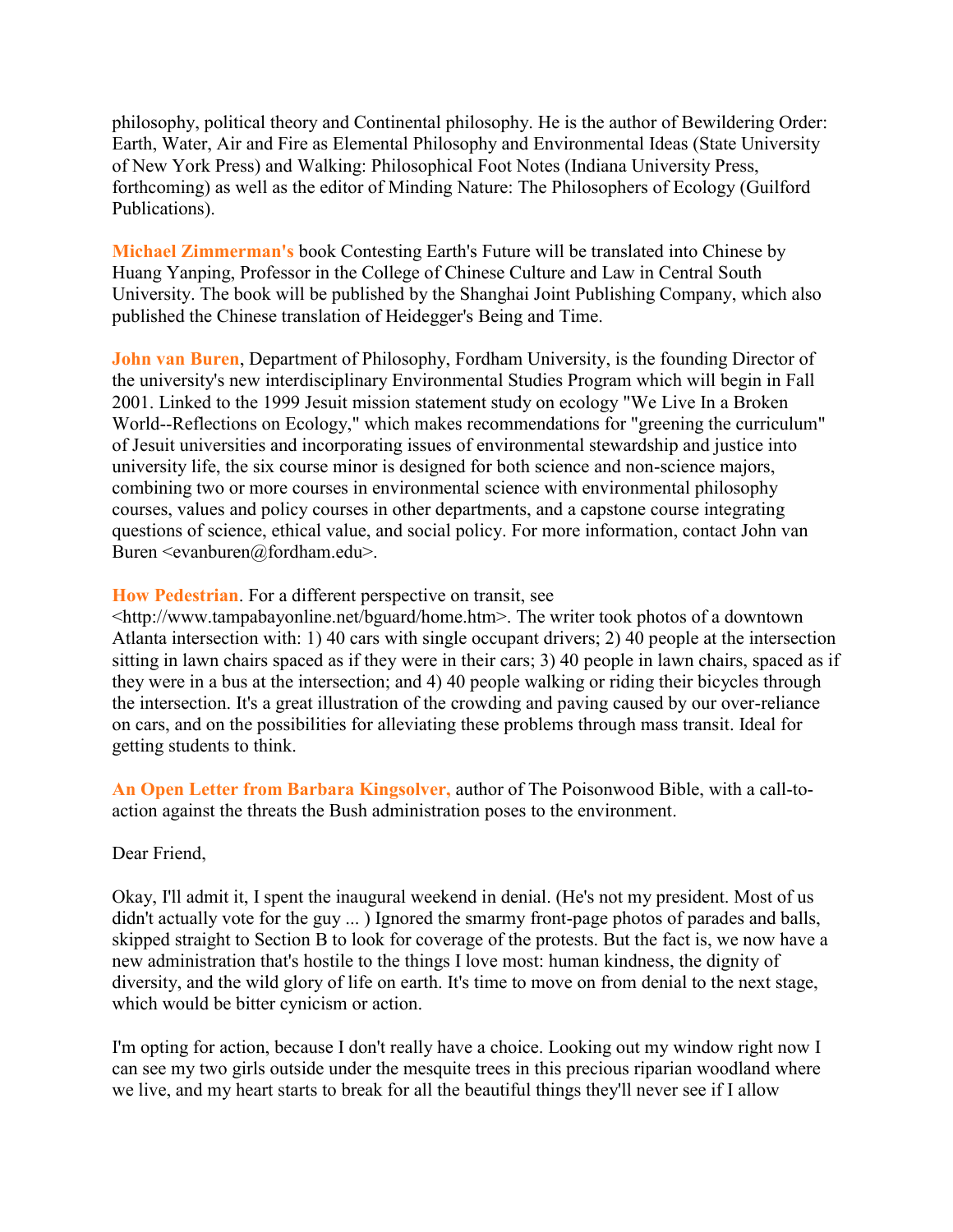unchecked Bushwhacking in the next four years. Civil rights and reproductive choice I suppose we could win back in time (though not the lives lost along the way), but the waters and wild lands devastated will never come back. So I've taken a vow to spend at least some part of every week protecting the truths and places I treasure.

Part of that commitment involves this letter asking you to do the same. I'm fairly confident you'll agree with my concerns, because we're the majority. Not only did most of us not vote for the guy, we also -- by a handy majority, the polls say -- oppose the assault he and Gale Norton hope to launch. The widespread reputation of Americans for selfishness notwithstanding, we are wise and generous enough to care about lives and places beyond our own backyards.

Starting today, if you haven't already, I hope you'll do a handful of concrete things including these: Post the addresses of your legislators somewhere you'll see it, and make a habit of writing them weekly to help guide their decisions about social justice and the environment. Think of the California energy crisis as an opportunity to institute, in your home and your conversations with friends, a policy of conserving resources that will provide the only long-term solution. And get involved with your conservation community, locally and nationally.

A step I recommend is the Internet activist campaign called www.SaveBioGems.org. When you visit this site, it will take you only about ten minutes to send faxes to politicians and CEO's to voice your interest in protecting places like the Arctic Refuge, Greater Yellowstone, the Macal Rainforest of Costa Rica and Red Rock Wilderness of Utah. If you register there, the Natural Resources Defense Council will send you email alerts every so often (while also respecting your privacy) asking you to return to www.SaveBioGems.org to participate in a crucial fax or email campaign. [Other recommended sites include  $\langle$ www.audubon.org> and  $\langle$ www.wilderness.org>].

I believe the Bush administration has happened to us for a reason. Setting aside election fraud, family connections in Florida, and the fact that Republican districts almost everywhere have better voting machinery the reason is complacency: Too many people must have assumed that the things we cherish are permanently protected. We underestimated the power of wealthy corporations to put a Petroleocracy into the White House. Now that it's there, it's our obligation and our right as citizens to drown out its awful agenda with our voices. We have majority support, now we just have to use it.

Please take a minute to visit www.SaveBioGems.org, and if you agree with me, please extend this invitation to your friends and family. Thanks our kids ask the world of us, and my greatest hope is to give them one, intact. Truly yours,

Barbara Kingsolver

## **OPPORTUNITIES**

Ends and Means is a journal of philosophy and technology published twice yearly by the Centre for Philosophy, Technology and Society at the University of Aberdeen. The journal is devoted to rigorous philosophical exploration of social, moral and conceptual questions arising in relation to technology. Although not committed to any one school or style of philosophy, its editorial policy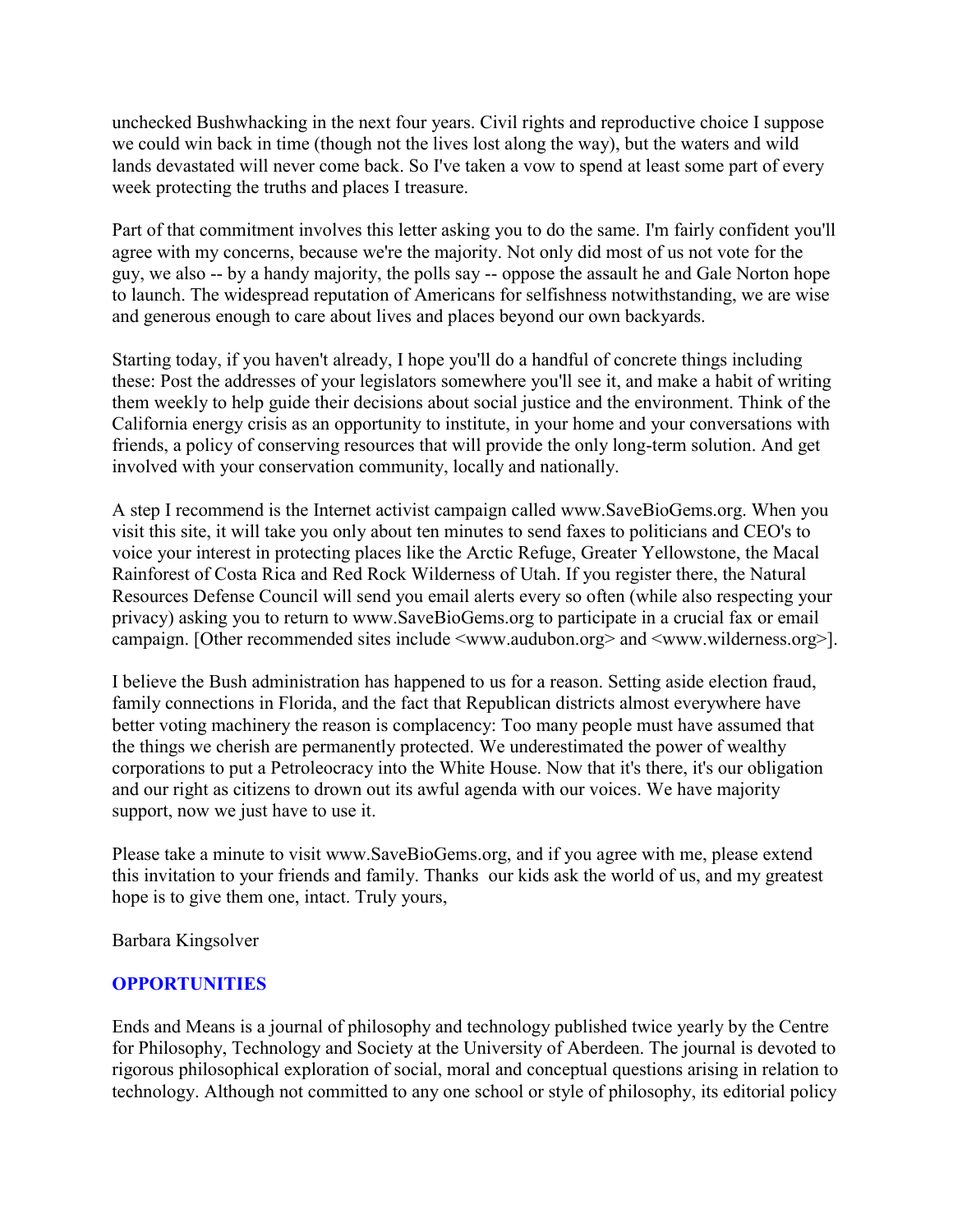is to publish only material of high philosophical quality written in a style accessible to a wide readership. Contributions should not exceed 7500 words, though shorter articles and discussions are especially welcome. Two copies of a typescript should be submitted to: Dr. Jonathan Friday, Centre for Philosophy Technology and Society, University of Aberdeen, Aberdeen, SCOTLAND, AB24 3UB. Alternatively texts may be submitted by email to  $Friday@abdn.ac.uk$ . For more information visit the Centre's web-page at [www.abdn.ac.ukat.](http://www.abdn.ac.ukat/)

**New Book Series: Environmental Philosophy and Ethics**, State University of New York Press, edited by Baird Callicott and John van Buren. This new series welcomes submissions on metaphysical, epistemological, ethical, aesthetic, social-political, educational, and policy dimensions of the environment from all philosophical traditions, including the Analytic and Continental traditions; from all approaches in environmental philosophy; and from other disciplines addressing philosophical or ethical aspects of the environment. Its mission is to provide an open forum for the publication and discussion of philosophical works on theoretical and practical environmental issues and challenges facing humanity in the 21st century and beyond. Baird Callicott is Professor of Philosophy and Religion Studies and member of the Center for Environmental Philosophy at the University of North Texas, the author of numerous books on environmental philosophy, and former President of the ISEE. John van Buren is Associate Professor of Philosophy and Director of the Environmental Studies Program at Fordham University, the author of books and articles on Continental philosophy and environmental philosophy, and member of the Board of Directors of the International Association for Environmental Philosophy. For information and submissions, contact Jane Bunker, Acquisitions Editor, SUNY Press, State University Plaza, Albany, NY 12246, (518) 472-5003, [bunkerja@sunypress.edu.](mailto:bunkerja@sunypress.edu)

## **CONFERENCES AND CALLS FOR PAPERS**

**ISEE Group Sessions**. Proposals are invited for individual papers or group sessions for the APA Western, Central and Eastern Division meetings. For the Western, contact ISEE newsletter editor Phil Cafaro, acting for ISEE treasurer Max Oelschlaeger. For the Central, contact ISEE secretary Laura Westra. For the Eastern, contact ISEE Vice-President Dale Jamieson. Addresses at the end of the newsletter. The deadline for proposals is September 1 for the Western and Central, March 1 for the Eastern.

Special note: we are currently looking for participants in an "author meets critics" session on Karen Warren's new book, Ecofeminist Philosophy: A Western Perspective on What It Is and Why It Matters. This will be held at the next Western division meeting in Seattle, 2002. If you are interested in participating, please contact Phil Cafaro.

**The Seventh World Wilderness Congress** will be held in Port Elizabeth, South Africa, Nov. 2- 8, 2001. "Wilderness and People: An Action Agenda for Africa and the World" continues a notable series of conferences on wilderness. Website: www.worldwilderness. org. E-mail: info@worldwilderness.org. Fax 27(0) 31 4624656. In the U.S. contact the Wild Foundation, Fax 805 640-0230.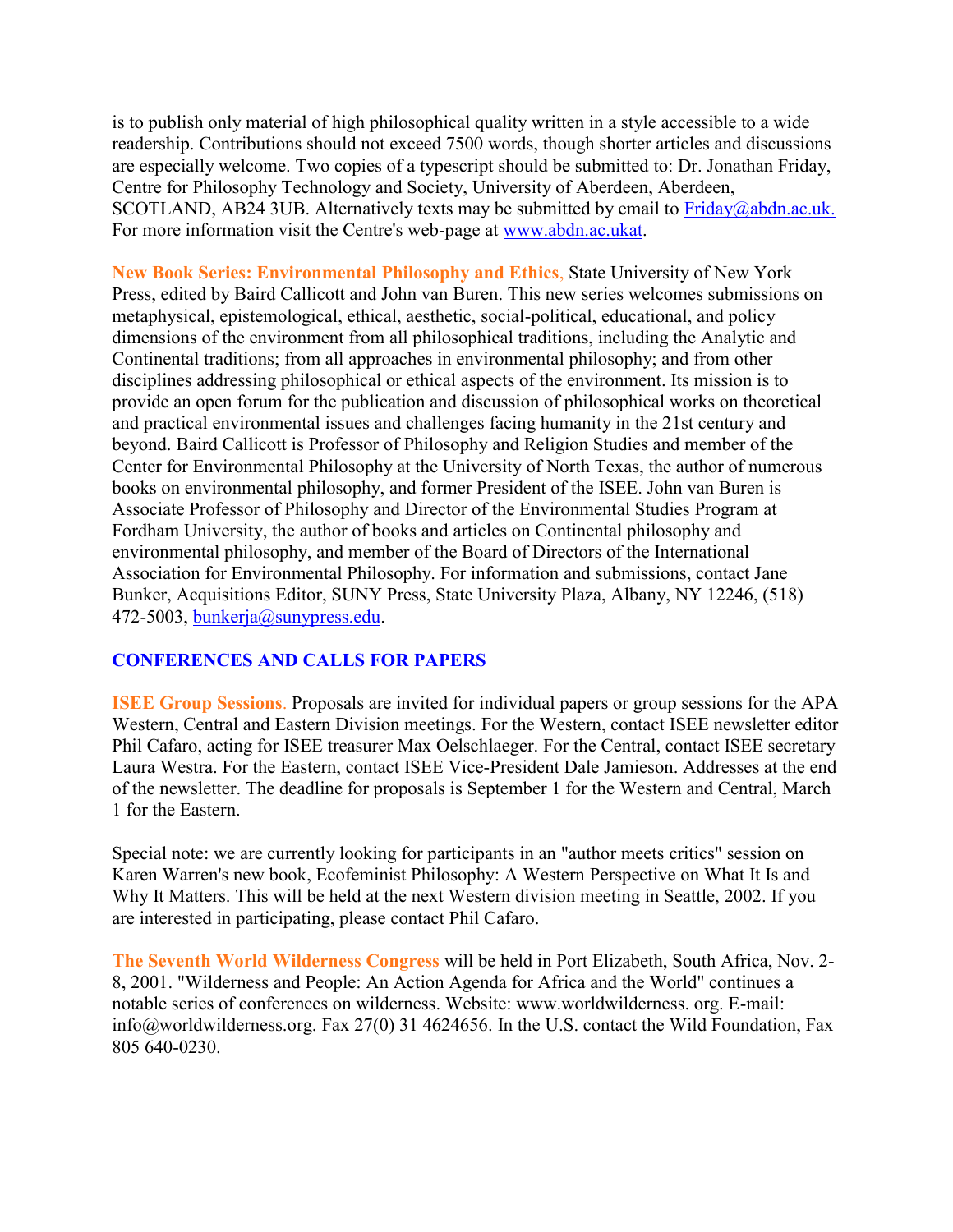**The Society for Conservation Biology** will hold its 15th annual meeting at the University of Hawaii, Hilo, July 29-August 1. "Ecological Lessons from Islands" is the theme. Visit www.uhh.hawaii-edu/~scb for further information.

**The Ecological Society of America's** 2001 annual meeting will be held in Madison, Wisconsin, August 6-10. The theme, "Keeping All the Parts: Sustaining and Restoring Complex Ecosystems," was chosen as a tribute to one of Madison's best-known sons, Aldo Leopold, who was ESA president when he died in 1948. For more information visit http://esa.sdsc.edu/madison/.

**The Third International Convention on Environment and Development**, "Sustainable Development: Fact or Dream, Ten Years After the Rio Summit," was held June 16-24 in Havana, Cuba. Major topics to be addressed included: Environmental Management for Sustainable Development, Environmental Law and Policy, Economy and Environment, Biological Diversity and Protected Areas, Energy and Sustainable Development, Environmental Health Issues, Environmental Education. You can obtain more detailed information on the agenda for this conference by accessing the conference web site:

<http://www.cubaciencia.cu/hosting/3ra\_conv/index.htm.>

Cuba was selected for special recognition by the United Nations Environmental Program (UNEP) this year because of the extraordinary progress it has made during the last decade in creating model programs in sustainable development. Those interested in future interchanges with Cuban environmentalists and ecologists may contact Pam Montanaro and Caryn Mandelbaum, Cuba Program Coordinators, Global Exchange, 2017 Mission Street, Suite #303, San Francisco, CA 94708. Phone 415-255-7296, extension 231.

**The Society for Philosophy and Technology** held their 12th Bienniel Conference, July 9th - 11th 2001, at the University of Aberdeen, Scotland. Conference Theme: "Nature and Technology." Keynote Speakers were: Stephen Clark, University of Liverpool, "From Biosphere to Technosphere - What will it be like to inhabit a world designed by people?" Gordon Graham, University of Aberdeen, "Playing God: Is genetic technology in danger of crossing fundamental boundaries?" Deborah Johnson, Georgia Institute of Technology, "Nature and Information Technology: The Convergence of STS and IT Policy." Janet Radcliffe Richards, University College London, "Darwinism, Nature and Technology."

**The Tenth Pacific Science Inter-Congress**, meeting at the University of Guam, June 1-6, 2001, had two sessions on environmental ethics, organized by James Sellman (Philosophy, University of Guam). Papers included:

\* Fan, Kuan-Lung (National Taiwan University), "Some Coastal Environmental Problems in Taiwan."

\* Rowe, Sharon (Philosophy, Kapialani Community College, Honolulu), "Returning to What Matters: Daoist Lessons for Ecofeminists."

\* Wee, Cecilia (Philosophy, National Singapore University), "Descartes and Buddhism on the Environment."

\* Sellman, James, "`Living on the Edge,' in Micronesian Environmental Philosophy."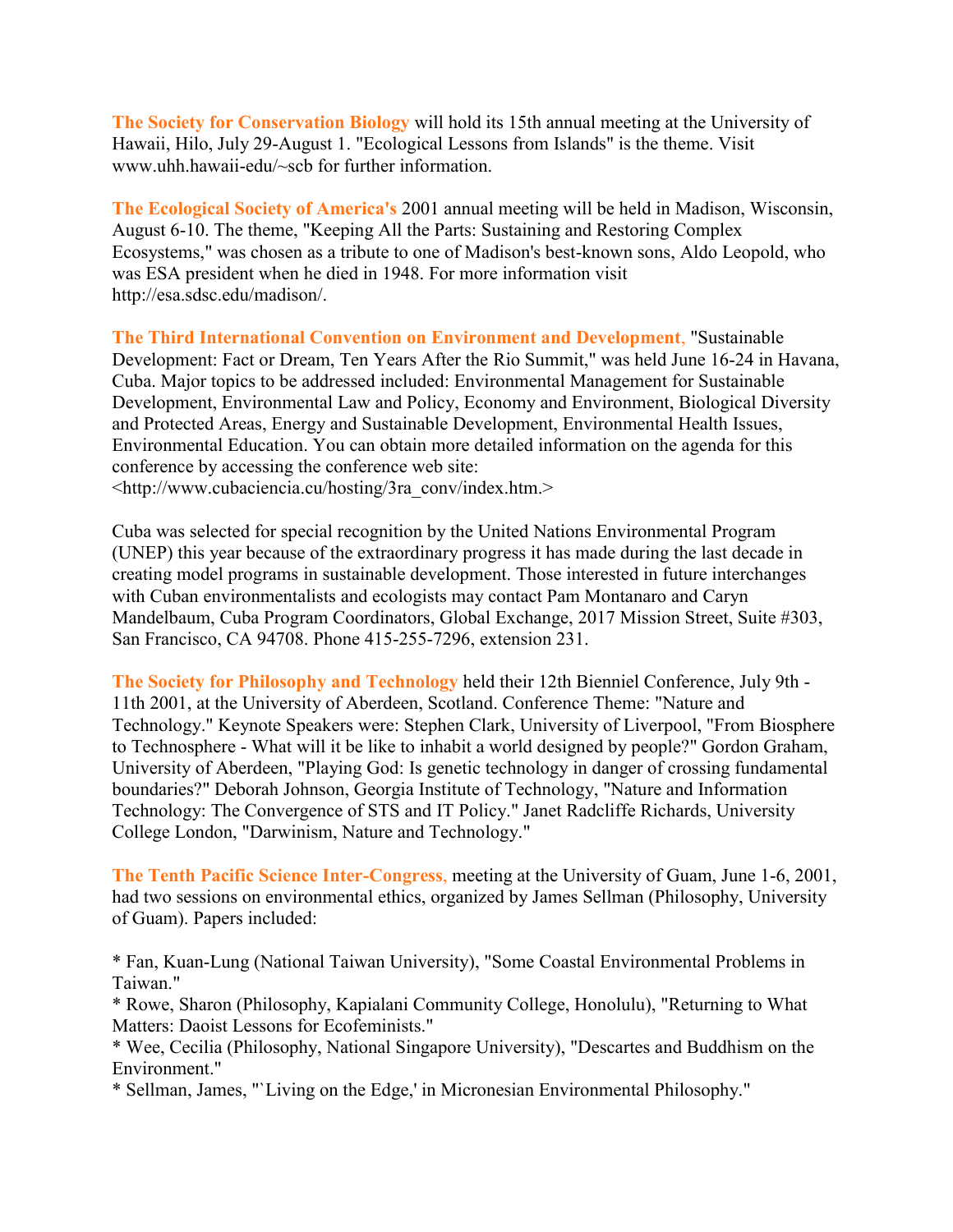\* Buchanan, James (Ethics, Religion, and Society Program, Xavier University, Cincinnati), "From Complex Systems to Complex Values: Reconsidering Environmental Ethics from a Systems Perspective."

\* OToole, J. Mitchell (University of Newcastle, NSW, Australia), "Valuing Land: Environmental Ethics on the Sydney Basin." Values of the original indigenous inhabitants compared with those of the English invaders, past and present.

\* Bender, Andrea (Anthropology, University of Freiborg, Germany), "Environmental concepts, cultural values, and emotions: Implications for Marine Resource Use in Tonga." Though fishery stocks are declining, an ethic of sharing means there is still food enough for all, and this masks the decline.

\* Rolston, Holmes, "Enforcing Environmental Ethics: Civic Law and Natural Value." There were also dozens of papers on the conservation of coral reefs, and dozens more on specific conservation issues in the South Pacific. The Science Inter-Congress was followed by the Pacific Islands Environment Congress, June 11-15, also in Guam, with the U.S. Environmental Protection Agency the principal sponsor.

**"EarthSpirit Rising**: A Conference on Ecology, Spirituality and the Great Work," took place June 15-17 at Bellarmine College, Louisville, KY. Presenters included Brian Swimme, Matthew Fox, Sister Miriam Therese MacGillis, Paul Winter, Connie Barlow, John Seed, and Ruth Rosenhek.

**Science, History, and the Ethics of Hunting** was the title of a conference recently held at the University of Pennsylvania. Speakers included Patrick Bateson and-Gary Varner. See the program at <http://www.vet.upenn.edu /cias/conferences/eighth/index.html>.

**The Thoreau Society Annual Gathering** took place July 12-14 in Concord, Massachusetts. The keynote address, "Thoreau and the American Passion for Wilderness," was given by historian Donald Worster. Other talks included Laura Dassow Walls, "Thoreau, Poetry and Science" and a panel discussion, "Thoreauvian Perspectives on Wildness," chaired by Bradley Dean.

## **MEDIA**

Between Heaven & Earth: The Plight of the Chesapeake Watermen. How a University of Wisconsin-Madison graduate student helped mediate a decades-long conflict between environmentalists and Cheseapeake Bay watermen. Produced by Jeffrey Pohorski and Skunkfilms, Inc., shown spring 2001 on Wisconsin Public Television (WPT). For more than 200 years, fishing has been the lifeblood of the Chesapeake Bay's Tangier Island, located off the coasts of Maryland and Virginia. Yet, watermen have long been criticized for damaging the ecosystem upon which they rely for their survival, by scientists who assert that pollution, overharvesting and run-off have destroyed sea grass beds, causing harvests to plummet.

When a group of environmentalists took up residence on the island almost 12 years ago, the stage was set for conflict. Many islanders thought the environmentalists' regulatory proposals were attacking their livelihood and saw them as their enemy. The battle over crabs, oysters and their natural habitat came to a head in 1995, when the conflict turned bitter and violent. UW-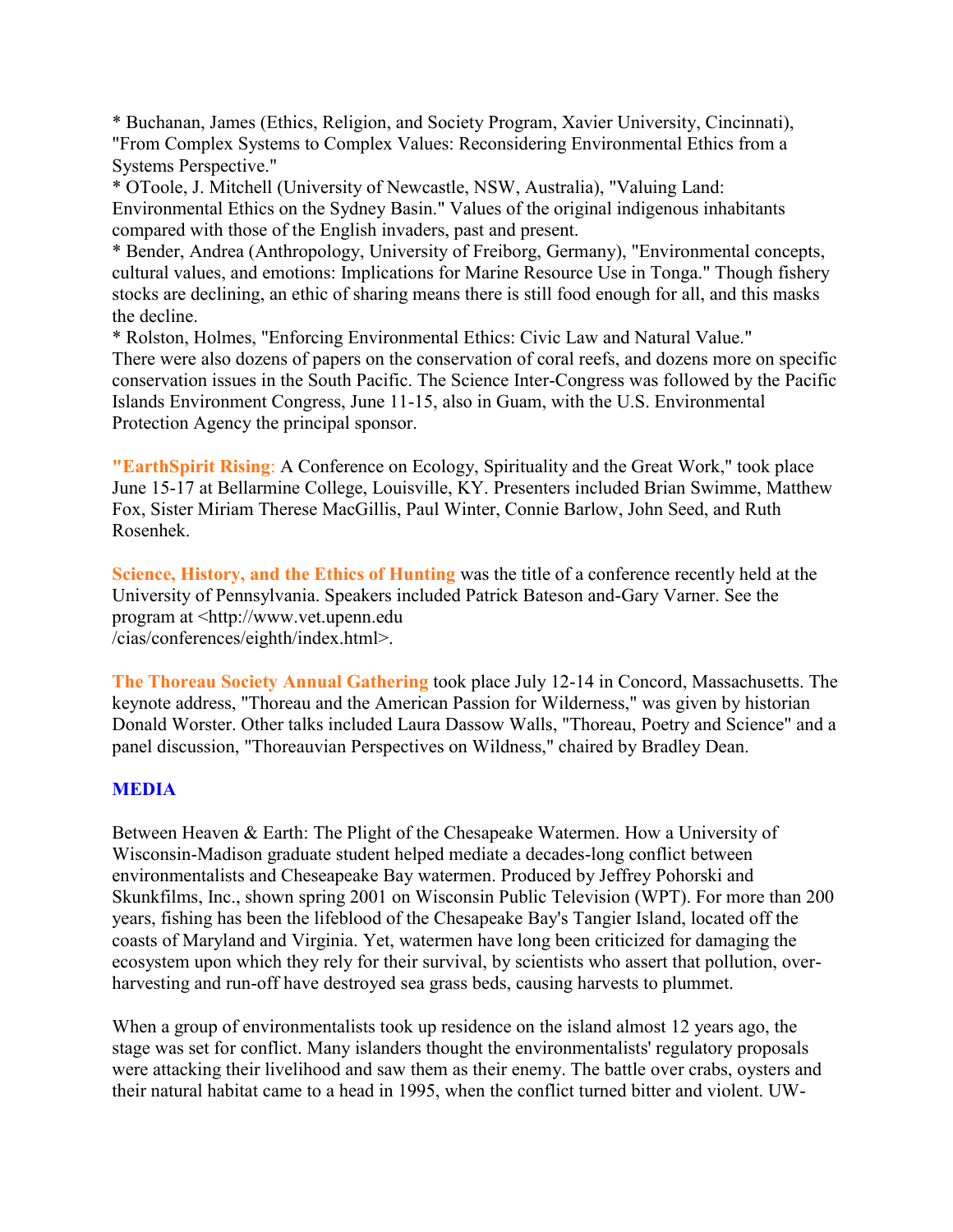Madison doctoral candidate Susan Drake walked into the raging firestorm in 1997 and used her thesis on faith-based conflict resolution to help heal a conflict that many had considered hopelessly deadlocked. Drake, who had worked on environmental treaties for the U.S. State Department, came to Tangier after hearing about an arson attack on a shed owned by the regional environmental group and a spiritual revival that had swept the island in 1995. Drake believed that the conflict might prove an ideal testing ground for her thesis that conflict in faith-based communities requires faith-based resolutions. Drake's persistent appeals to their faith eventually had a positive effect. Obedience to the earth-keeping, fruitfulness and Sabbath principles ensures the preservation of the environment and maintains the integrity of the bay's fisheries. (Thanks to Peter Bakken for this citation)

# **RECENT ARTICLES AND BOOKS**

Thanks to Mary McAfee, Colorado Division of Wildlife, Grand Junction, CO, for editorial help in compiling the bibliography for this newsletter.

--Ackland, Len, Making a Real Killing: Rocky Flats and the Nuclear West. Albuquerque: University of New Mexico Press, 1999. 308 pages. Rocky Flats, just outside Denver, Colorado, was a manufacturing site for hockey-puck sized cores, made of plutonium, that detonate nuclear weapons. The plant was built and operated before we knew how to handle nuclear wastes and the managers were under intense pressure to produce at break-neck speed to keep up with what it was presumed the Russians were doing, all under a veil of secrecy, which put the public at great risks they knew nothing about. Now these mistakes leave as legacy one of the worst pollution problems in the U.S., costing tens of millions of dollars each year, and difficult if not impossible to clean up.

--Agar, Nicholas, Life's Intrinsic Value: Science, Ethics, and Nature. New York: Columbia University Press, 2001. Anything living is intrinsically valuable, from the bacteriophage T4 to humans. A biocentric ethic forms the platform for an ethic of the environment. Just as physical science once dislodged humans from the center of the universe, biological science challenges the received wisdom that only humans are valuable in themselves. Analysis of historic and contemporary views from Aristotle and Kant to E. O. Wilson, Peter Singer, Holmes Rolston III, Michael Ruse, and J. Baird Callicott.

Some chapter titles and themes: The psychological view of intrinsic value. Defining intrinsic value. Why are humans morally special? Scientific facts and values. The limits of ethical extensionism and beyond. Two types of natural kinds overlap. Combining the overlap of descriptive and metaphysical kind to unearth environmental value. Recent defenses of biocentrism. A morally specialized account of life. Commonsense and customized accounts of life. A biofunctional explanation of self-movement. Why the representationally alive are morally important. The teleological account of contents in biopreferences. The threat of genic selectionism. Sentience and goals. The shortcomings of individualism. Environmental value holism. Individualistic ethics of species and ecosystems. An impossible ethic? Does life value leave room for human lives? A call for a scientifically informed appreciation of nature. Agar is in philosophy, Victoria University, Wellington, New Zealand.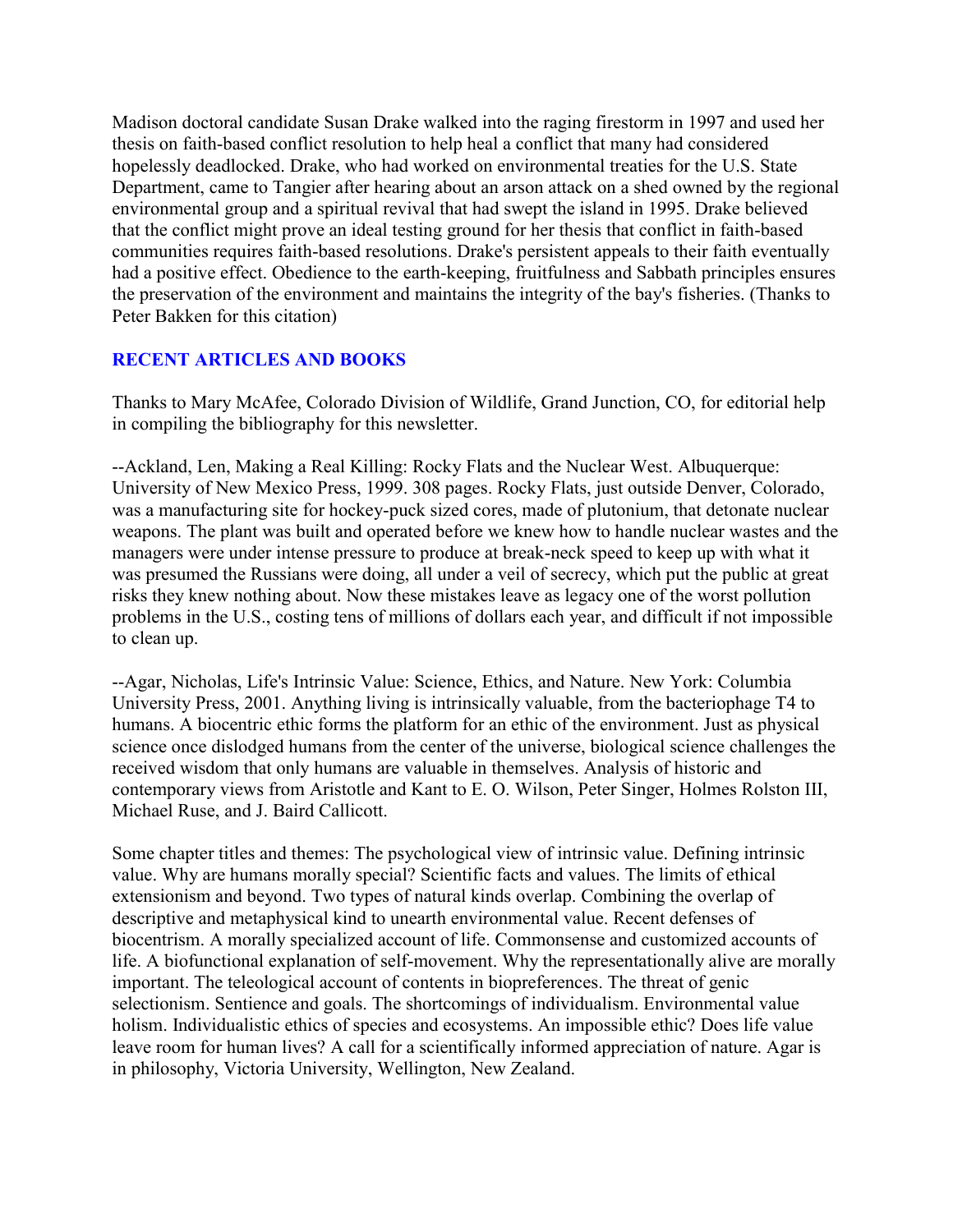--Allen, William, Green Phoenix: Restoring the Tropical Forests of Guanacaste, Costa Rica. New York: Oxford University Press, 2001. A narrative account of the development of Costa Rica's small, under-resourced Santa Rosa National Park into the impressively expanded and managed Guanacaste Conservation Area. Biology is only one piece of the action; the most is political, social, and economic elements--all the way from local farmers to powerful big landowners with vested interests to U.S. involvement and interests in Nicaragua. A key example of where researchers have become involved in these other aspects of conservation with great effectiveness.

--Arias, Hector M., "International Groundwaters: The Upper San Pedro River Basin Case," Natural Resources Journal 40(no. 2, Spring 2000):199- .

--Arnhart, Larry., "Thomistic Natural Law as Darwinian Natural Right", Social Philosophy and Policy (Winter 2001), Social Philosophy and Policy Center, Bowling Green State University, Bowling Green, Ohio. Reviewed recently in the Wilson Quarterly.

--Ball, Terence, "`The Earth Belongs to the Living': Thomas Jefferson and the Problem of Intergenerational Relations," Environmental Politics 9(no. 2, Summer 2000):61- .

--Balvanera, Patrica et al (eight others), "Conserving Biodiversity and Ecosystem Services," Science 291(2001):2047. A lead editorial in Science. "Above all, we must remember that biodiversity is in serious jeopardy for a reason: namely, that the opportunity costs of conservation are perceived to be too high. The best hope for biodiversity is to create and align diverse incentives for conservation wherever possible and to integrate these into the larger policy-making arena."

--Bassett, Libby, ed., Earth and Faith: A Book of Reflection for Action. New York: United Nations Environment Programme, 2000. Produced by the New York office of UNEP, headquarters in Nairobi, Kenya. Brings forward the voices of the world's religions as engaged partners in facing the current environmental crisis, resulting from the Forum on Religion and Ecology, Mary Evelyn Tucker, Coordinator. The Germeshausen Foundation has supported the printing of 50,000 copies. Copies available from UNEP: e-mail: uneprona@un.org.

--Bekoff, Marc, "Animal Emotions: Exploring Passionate Natures," Bioscience 50(no. 10, Oct. 1, 2000):861- .

--Bellesiles, Michael A., Arming America: The Origins of a National Gun Culture New York: Knopf, 2001. Contrary to the gun-toting myth, "gun ownership was exceptional in the seventeenth, eighteenth, and early nineteenth centuries, and guns became a common commodity only with the industrialization of the mid-nineteenth century" and the militarization of American during the Civil War. Prior to that soldiers routinely entered combat with swords, pikes, or even hoes. Pioneers ate meat from the woods, but snared it; guns and bullets were inefficient. clumsy, and expensive. Muskets often exploded, gunpowder could not be used in the rain, and were difficult to aim. Hunting with guns was an upper class activity. The Kentucky marksmen that could outshoot the British are mythology. The Western shoot-ups of the movies are pure fiction. The gun culture was created by gun entrepreneurs, such as Samuel Colt. As is no surprise, Bellesiles has lots of critics.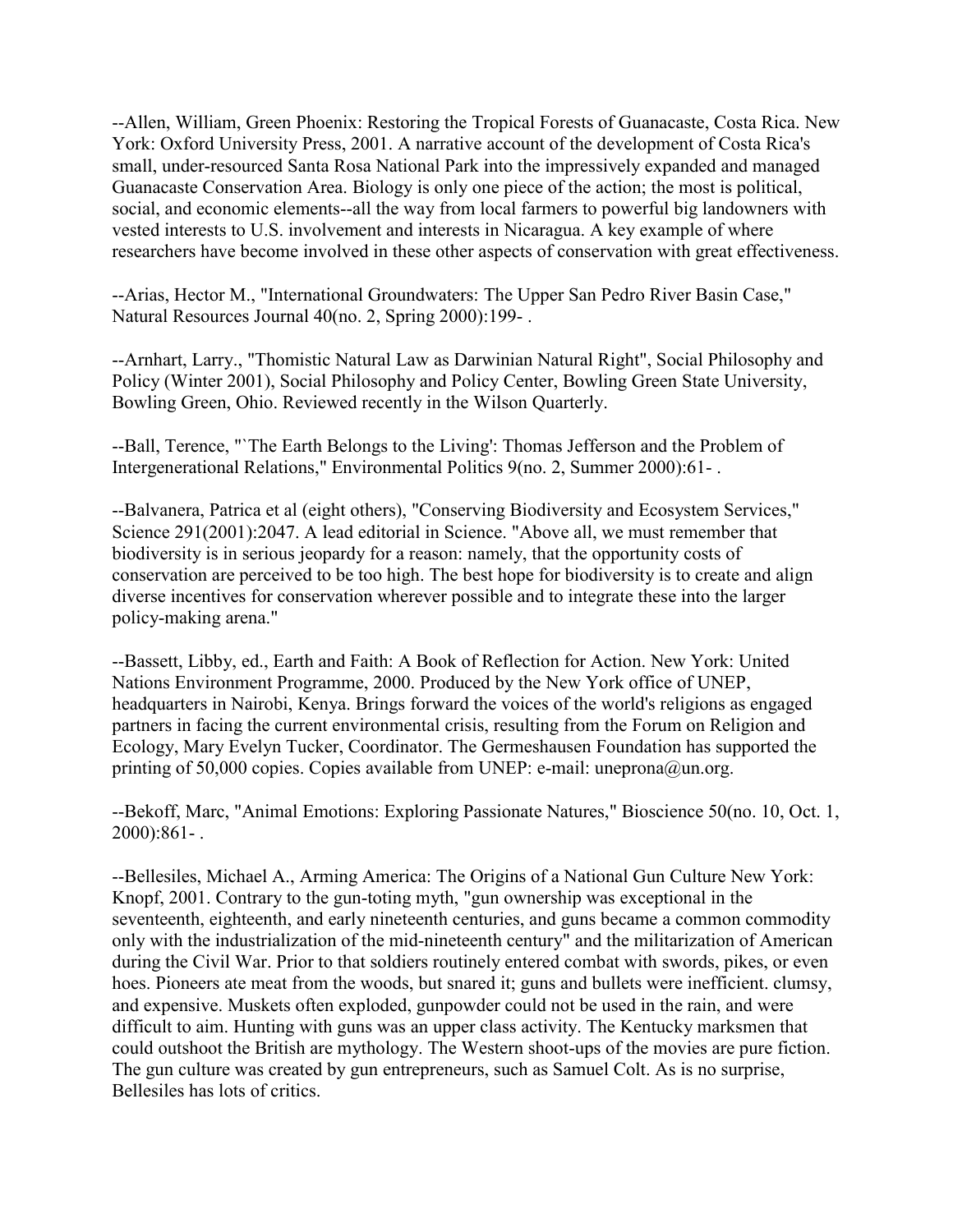--Bergman, Roger, "Theocentric or Anthropocentric? Catholic Teaching on the Environment: A View from the Great Plains." Pages 204-228 in Lawler, Michael G., and Risch, Gail S., eds., Practical Theology: Perspectives from the Plains. Omaha: Creighton University Press, 2000.

--Biermann, Frank, "The Case for a World Environment Organization," Environment 42(no. 9, Nov. 1, 2000):22- . Some people argue that a centralized international organization is essential to improve the creation and implementation of more effective environmental policies. Will this type of system end the fragmentation among various existing agencies and treaties that deal with the environment?

--Blatter, Joachim, Ingram, Helen, "States, Markets and Beyond: Governance of Transboundary Water Resources," Natural Resources Journal 40(no. 2, Spring 2000):439- .

--Boyce, Thomas E., Geller, E. Scott, "Encouraging College Students to Support Pro-Environment Behavior: Effects of Direct Versus Indirect Rewards," Environment and Behavior 33(no. 1, Jan. 1, 2001):107- .

--Boyle, David, "Wall Street 2," The Ecologist 30(no. 9, Dec. 1, 2000):26- . The world economy today is worryingly similar to that of 1929?just before the catastrophic Wall Street Crash. Could it all happen again?

--Bugnion, Veronique, Reiner, David M., "A Game of Climate Chicken: Can EPA Regulate Greenhouse Gases Before the U.S. Senate Ratifies the Kyoto Protocol?" Environmental law 30(no. 3, 2000):491- . Bugnion and Reiner explore the various scientific, political, and legal debates regarding the action necessary to reverse the negative effects of global warming. They also discuss the United States Environmental Protection Agency's (EPA) ability to use provisions of the Clean Air Act (CAA) to promulgate and implement emissions standards addressed by the Kyoto Protocol. Finally, the authors conclude that, although EPA's authority to implement such standards is unclear, Congress could amend the CAA to explicitly authorize EPA to promulgate standards for limiting greenhouse gas emissions.

--Buhrs, Ton, "Green Planning in Australia and Canada: Dead or Alive?" Environmental Politics 9(no. 2, Summer 2000):102- .

--Burgmann, Verity, "The Social Responsibility of Labour versus the Environmental Impact of Property Capital: The Australian Green Bans Movement," Environmental Politics 9(no. 2, Summer 2000):78- .

--Burrows, Mae, "Just Transition," Alternatives 27(no. 1, Winter 2001):29- . Moving to a green economy will be more attractive when programs are designed to remove job loss fears, and focus on transition to a more sustainable future.

--Canadian Graduate Environmental Studies Programs, Alternatives 27(no. 1, Winter 2001):41- . Alternatives presents its third annual annotated graduate directory.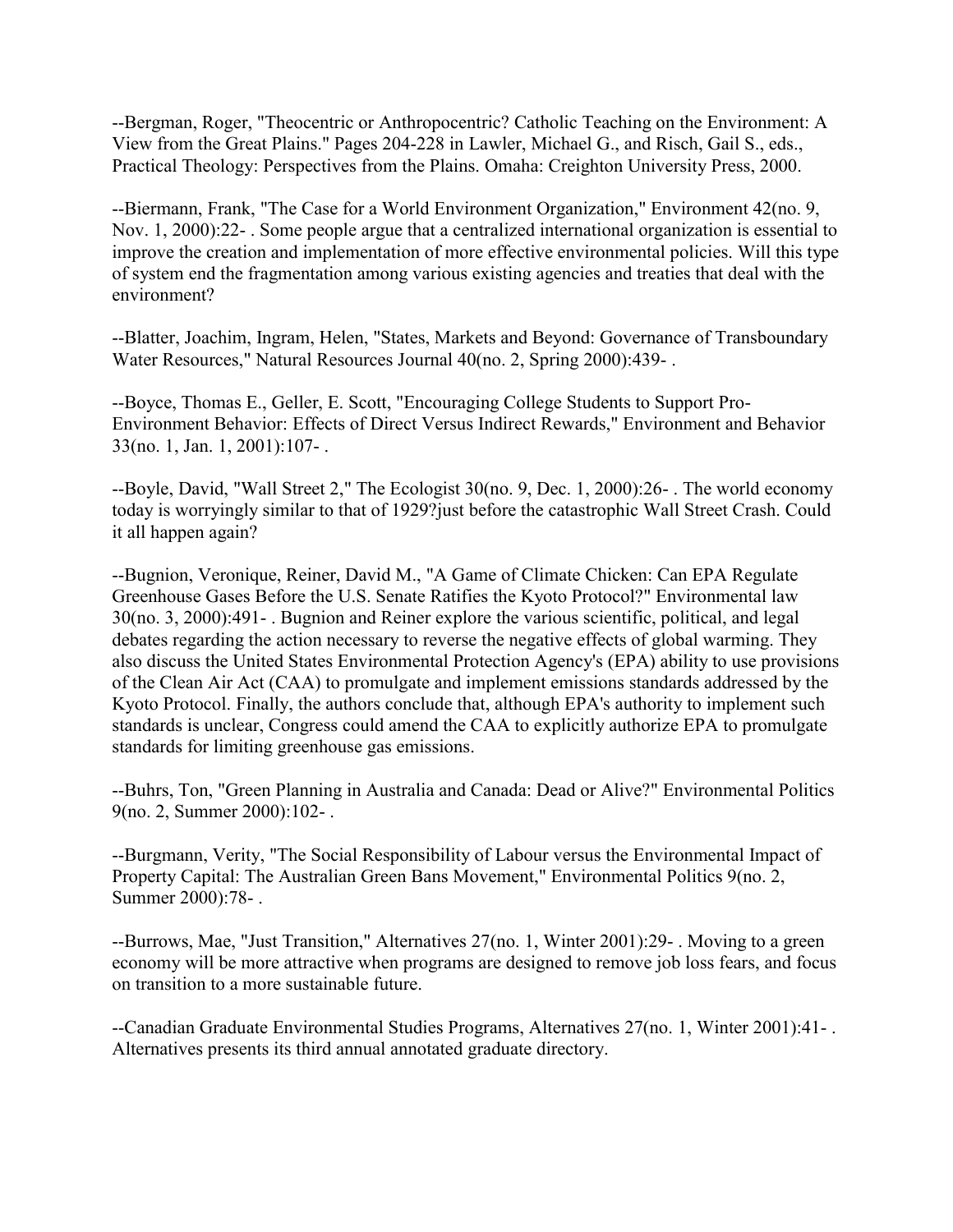--Capra, Fritjof, The Web of Life: A New Scientific Understanding of Living Systems. New York: Doubleday Anchor Books, 1996. Chapter 1 is "Deep Ecology: A New Paradigm."

--Carle, David, "Reformation Through Amputation: Expanding National Parks by Shrinking National Forests," Wild Earth 10(no. 2, Summer 2000):39- .

--Carter, Alan, A Radical Green Political Theory. London: Routledge, 1999. 409 pages. Claims to be the first systematic, comprehensive environmental political philosophy. Exposes the relationships between the ever-worsening environmental crises, the nature of the prevailing economic structures, and the role of the modern state, and concludes that the combination of these factors is driving humanity towards destruction. After analyzing authoritarian, reformist, Marxist and anarchist approaches to the environmental problem, the author argues strongly that only the most radical of political practices can prevent an ecological catastrophe. This is explored through analysis of social relationships, power, the state, anarchism and Third World development. Sample chapters: Chapter 6: The state and nature: Radical green values: feminist, socialist and anarchist. An environmentally hazardous dynamic. An environmentally benign interrelationship? The coherence of green political thought. Chapter 7: Towards a cooperative autonomy. Anarchism. Cooperative autonomy. A green vision. Two justifications of civil disobedience. A duty of radical disobedience. More details:

http://www.heythrop.ac.uk/cartargpt.htm. Carter is in philosophy at Heythrop College, London, and moving to a position in philosophy and environmental studies at the University of Colorado, Boulder.

--Cassidy, K. M., Grue, C. E., and Aubry, Keith B., "Using current protection status to assess conservation priorities," Biological Conservation 97(no. 1, 2001):1- .

--Chapple, Christopher Key, and Tucker, Mary Evelyn, eds., Hinduism and Ecology: The Intersection of Earth, Sky, and Water. Cambridge: Center for the Study of World Religions, Harvard University, 2000. Some two dozen contributors. Some samples:

--Dwivedi, O. P., "Dharmic Ecology."

--Agarwal, Anil, "Can Hindu Beliefs and Values Help India Meets Its Ecological Crisis?"

--Lai, Vinay, "Too Deep for Deep Ecology: Gandhi and the Ecological Vision of Life."

--Habeman, David L., "River of Love in an Age of Pollution."

--Fisher, William L., "Sacred Rivers, Sacred Dams: Competing Visions of Social Justice and Sustainable Development along the Narmada.".

Chapple is in Asian studies, Loyola Marymont University in Los Angeles. Tucker is in religion, Bucknell University, Lewisburg, PA.

--Chavez, Octavio E., "Mining of Internationally Shared Aquifers: The El Paso-Juarez Case," Natural Resources Journal 40(no. 2, Spring 2000):237- .

--Clark, William C., "America's National Interests in Promoting a Transition to Sustainability: Issues for the New U.S. Administration," Environment 43(no. 1, Jan. 1, 2001):18-26. For humanity to meet the environmental challenges of the 21st century, it must develop a vision of the future that encompasses the multiple dimensions of a global relationship between society and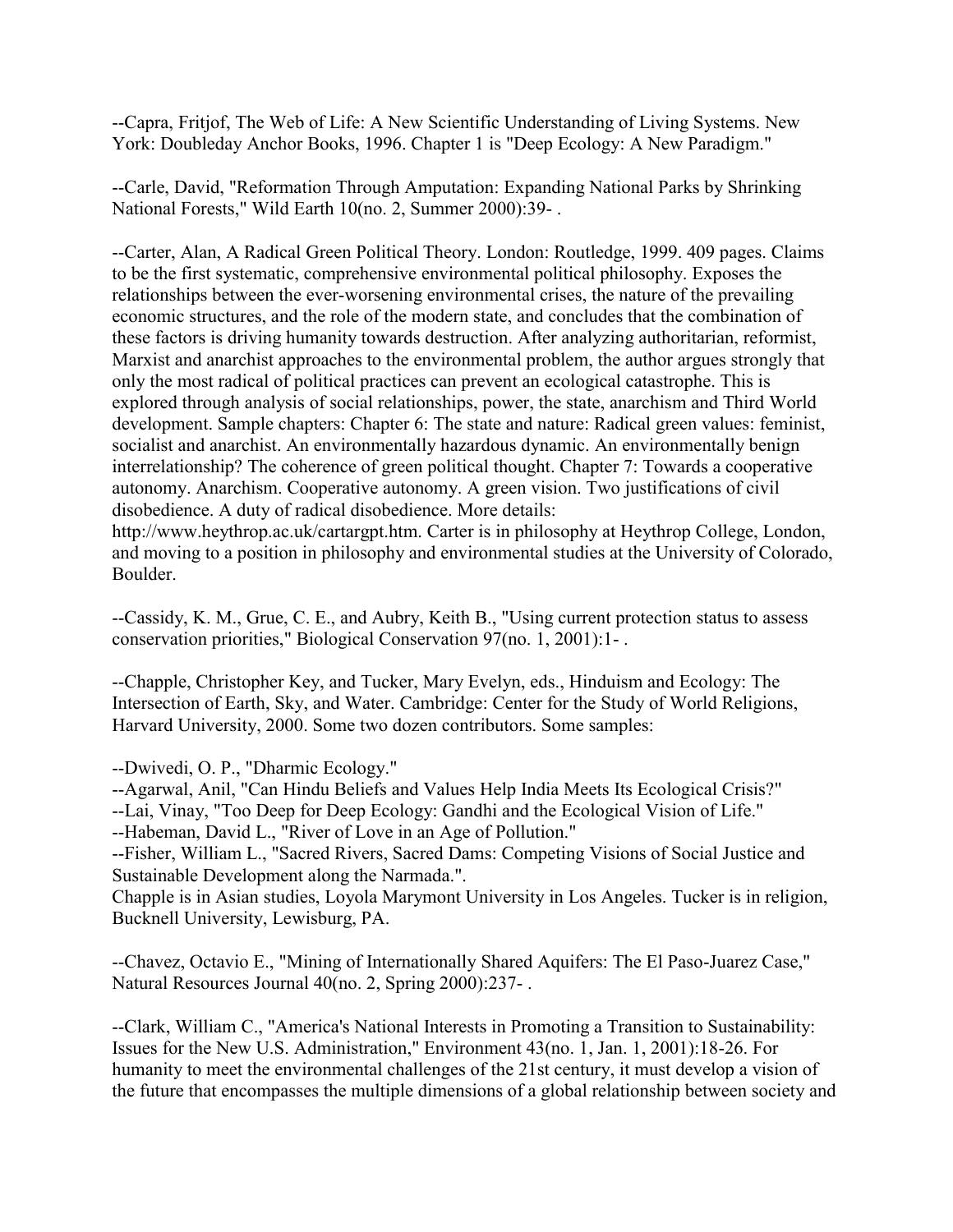the environment. What is America's role in promoting this transition? Clark is at the John F. Kennedy School of Government, Harvard University.

--Claussen, Eileen, "Global Environmental Governance: Issues for the New U.S. Administration," Environment 43(no. 1, Jan. 1, 2001):28- . The magnitude of the global environmental agenda makes it almost impossible for individual institutions and governments to respond effectively. People and organizations need to work together to solve problems and potential crises facing the environment.

--Coglianese, Cary, "The Constitution and the Costs of Clean Air," Environment 42(no. 9, Nov. 1, 2000):32- . The U.S. Environmental Protection Agency has issued thousands of regulations and enforcement actions under the authority of the Clean Air Act. But is this act constitutional?

--Coppolillo, Peter B., "The Landscape Ecology of Pastoral Herding: Spatial Analysis of Land Use and Livestock Production in East Africa," Human Ecology 28(no. 4, Dec. 1, 2000):527- .

--Dawson, Jane I., "The Two Faces of Environmental Justice: Lessons from the Eco-Nationalist Phenomenon," Environmental Politics 9(no. 2, Summer 2000):22- .

--DeBoer, Kristin, "Thomas Berry interviewed by Kristin DeBoer," Wild Earth 10(no. 2, Summer 2000):93- .

--DeCarolis, Joseph F., Goble, Robert L., and Hohenemser, Christopher, "Searching for Energy Efficiency on Campus: Clark University's 30-Year Quest," Environment 42(no. 4, May 1, 2000):8- . An analysis of 30 years of energy consumption patterns and efforts to reduce energy use illustrates how a small institution can set an example while confronting society's significant challenges.

--deHart, Allen, Hiking North Carolina's Mountains-to-Sea Trail. Chapel Hill: University of North Carolina Press, 2000. One thousand miles of trail from Clingman's Dome, the highest peak in the Great Smoky Mountains National Park, and past Mount Mitchell, the highest peak east of the Mississippi, down to Jockey's Ridge, the largest dune on the Atlantic Coast.

--del Rio, Carlos Martinez, Broyles, Bill, "The Sonoran Desert National Park: A Modest Proposal of Extraordinary Scope," Wild Earth 10(no. 2, Summer 2000):53- .

--Dobson, Andrew, ed., Fairness and Futurity: Essays on Environmental Sustainability and Social Justice. Oxford: Oxford University Press, 1999. Normative issues at stake in the relationship between environmental sustainability and social justice. The collection results from three intensive seminars searching these issues. Dobson is in politics, Keele University, UK.

--Dunlap, Riley E., Van Liere, Kent D., Mertig, Angela G., and Jones, Robert Emmet, "Measuring Endorsement of the New Ecological Paradigm: A Revised NEP Scale." Journal of Social Issues 56(Fall, 2000):425-442. This article provides a revised and expanded "NEP Scale" that replaces the one originally published in 1978 that has become the most widely used measure of endorsement of an ecological paradigm or worldview. Dunlap is in environmental sociology,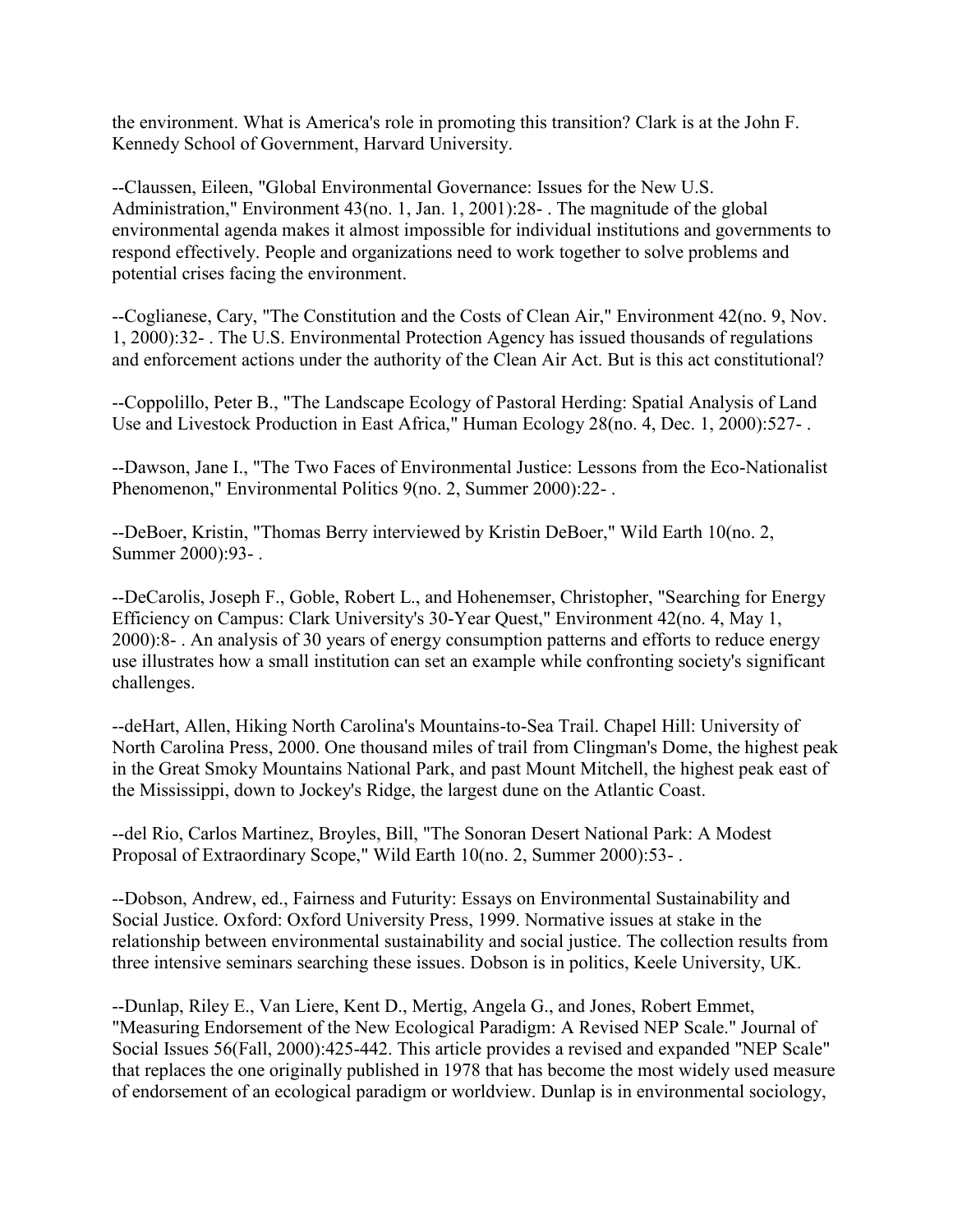Department of Sociology and Department of Rural Sociology, Washington State University, Pullman, WA. E mail: dunlap@wsu.edu or dunlapr@earthlink.net.

--Dunn, Steve, Friedman, Robert, and Baish, Sarah, "Coastal Erosion: Evaluating The Risk," Environment 42(no. 7, Sep. 1, 2000):36- . Severe storm events and global warming contribute to seacoast degradation and destruction. Scientists and policy makers are trying to develop strategies to alleviate the damage.

--Almeida, Michael J., Bernstein, Mark H., "Opportunistic Carnivorism," Journal of Applied Philosophy 17(no. 2, 2000):205- .

--Edelman, Marc, "The Green Republic: A Conservation History of Costa Rica," Human Ecology 28(no. 4, Dec. 1, 2000):651- .

--Falkowski, P. et al (16 others), "The Global Carbon Cycle: A Test of Our Knowledge of the Earth as a System," Science 290(2000):291-296. "Our knowledge of the carbon cycle within the oceans, terrestrial ecosystems, and the atmosphere is sufficiently extensive to permit us to conclude that although natural processes can potentially slow the rate of increase in atmospheric CO2, there is no natural `savior' waiting to assimilate all of the anthropogenically produced CO2 in the coming century." Authors are from the International Geosphere-Biosphere Program (IGBP) Working Group on climate change.

--Fischedick, Manfred, and Supersberger, Niko, "Erneuerbaren Energien gehört die Zukunft (The future belongs to renewable energies)" In German. Natur und Kultur 2(no. 1, 2001):76-96. Abstract: Rising temperatures, severe storms, eroded coast lines ? will this be our future? All the evidence seems to indicate that this will happen if we don't change our behaviour. Indeed we have an alternative to burning fossil fuels like coal, oil and natural gas, we don't have to accept the greenhouse effect as a natural event (which it really isn't). One possible way out of the imminent dilemma is increasing the use of renewable energies and an efficient use of energy. A practical solution how this can be achieved is presented.

--Ford, H. A., Barrett, G. W., and Recher, H. F., "Why have birds in the woodlands of Southern Australia declined?" Biological Conservation 97(no. 1, 2001):71- .

--Forell, Parker, "A Fox in the Forest," Call to Earth. vol. 2, no. 1, 2001, pp. 13-14. An account of an encounter with a fox.

--Frankel, Mark S., and Chapman, Audrey R., "Facing Inheritable Genetic Modifications," Science 292(2001):1303. Inheritable genetic modifications are coming sooner than most realize (at least for the wealthy and in developed countries). "We should begin establishing an oversight process now so that we can make informed and reasoned choices about the future." Both authors are in science and policy programs of the American Association for the Advancement of Science.

--Gallon, Gary, "Green and Growing," Alternatives 27(no. 1, Winter 2001):22- . Environmental job numbers now rival those for the traditional sectors such as oil, chemicals and steel.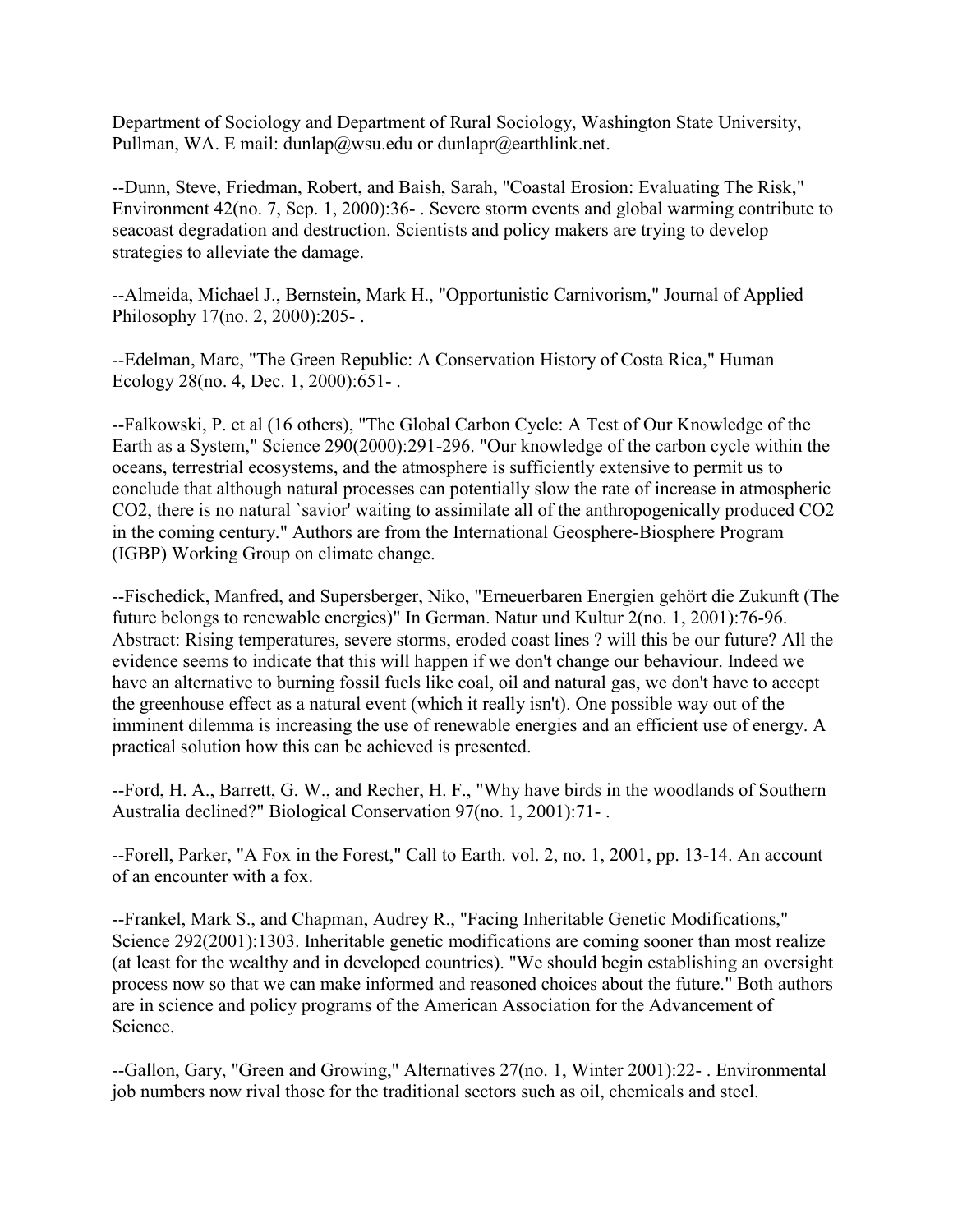--George, Kirstin, "Local and Grassroots: A Success Story from a Maine Land Trust," Wild Earth 10(no. 2, Summer 2000):89- .

--Germic, Stephen A., American Green: Class, Crisis, and the Development of Nature in Central Park, Yosemite, and Yellowstone. Blue Ridge Summit, PA: Lexington Books, 2001. The urban park and the frontier park, two kinds of public monuments that played a part in the formation of U.S. national identity. Geography, ecocriticism and narrative studies of the national(ist) importance of parks in the nineteenth century. Complicates conventional distinctions between the urban and the rural, city and frontier, east and west. The ideological implications of three efforts to legislate nature and space.

--Gillroy, John Martin, Justice and Nature: Kantian Philosophy, Environmental Policy, and the Law. Baltimore, MD: George Washington University Press, 2001. Criticizing the cost- benefit paradigm, Gillroy proposes an alternative way to conceptualize and create environmental policy, one that allows for the protection of moral and ecological values in the face of economic demands. Drawing on Kantian definitions of who we are as citizens, how we act collectively, and what the proper role of the state is, Gillroy develops a philosophical justification for incorporating non-market values into public decision making His new paradigm for justice toward nature integrates the intrinsic value of humanity and nature into the law. Gillroy is in environmental law and policy at Bucknell University.

--Goodman, Jordan and Walsh, Vivien, The Story of Taxol: Nature and Politics. New York: Cambridge University Press, 2001. 296 pp. \$ 28.00. Taxol is an extract from yew trees, from which is derived paclitaxel, the single most prescribed anti-tumor agent. Development of the drug took from 1966 until approval in 1992, amidst controversy. The Pacific yew (Taxus brevifolia) is found, infrequently, in Pacific Northwest old growth forests, home to the spotted owl. Environmental groups opposed destruction of the forests for the yew bark (partially at a time when benefits of taxol were uncertain); bark collectors legal and illegal became involved; media loved the controversy. Bristol-Myers Squibb developed a semi-synthesis that uses the needles, not the bark, and therefore does not require destroying the tree.

Reviewed by McGuire, William P., "Developments from a Beneficial Bark," Science 292(2001):1073-1074. McGuire adds that when Bristol-Myers Squibb's exclusive rights to paclitaxel expired, it came to light that the company had used patents to block the entry of several generic and less expensive alternatives, thereby reducing the availability of the drug to cancer patients who needed it.

--Gottlieb, Robert, Environmentalism Unbound: Exploring New Pathways for Change. Cambridge, MA: The MIT Press, 2001. A new strategy for social and environmental change that involves reframing and linking the movements for environmental justice and pollution prevention. The environmental movement's narrow conception of "environment" has isolated it from vital issues of everyday life, such as workplace safety, healthy communities, and food security, that are often viewed separately as industrial, community, or agricultural concerns. This fragmented approach prevents an awareness of how these issues are also environmental ones. Gottlieb is in urban and environmental policy at Occidental College.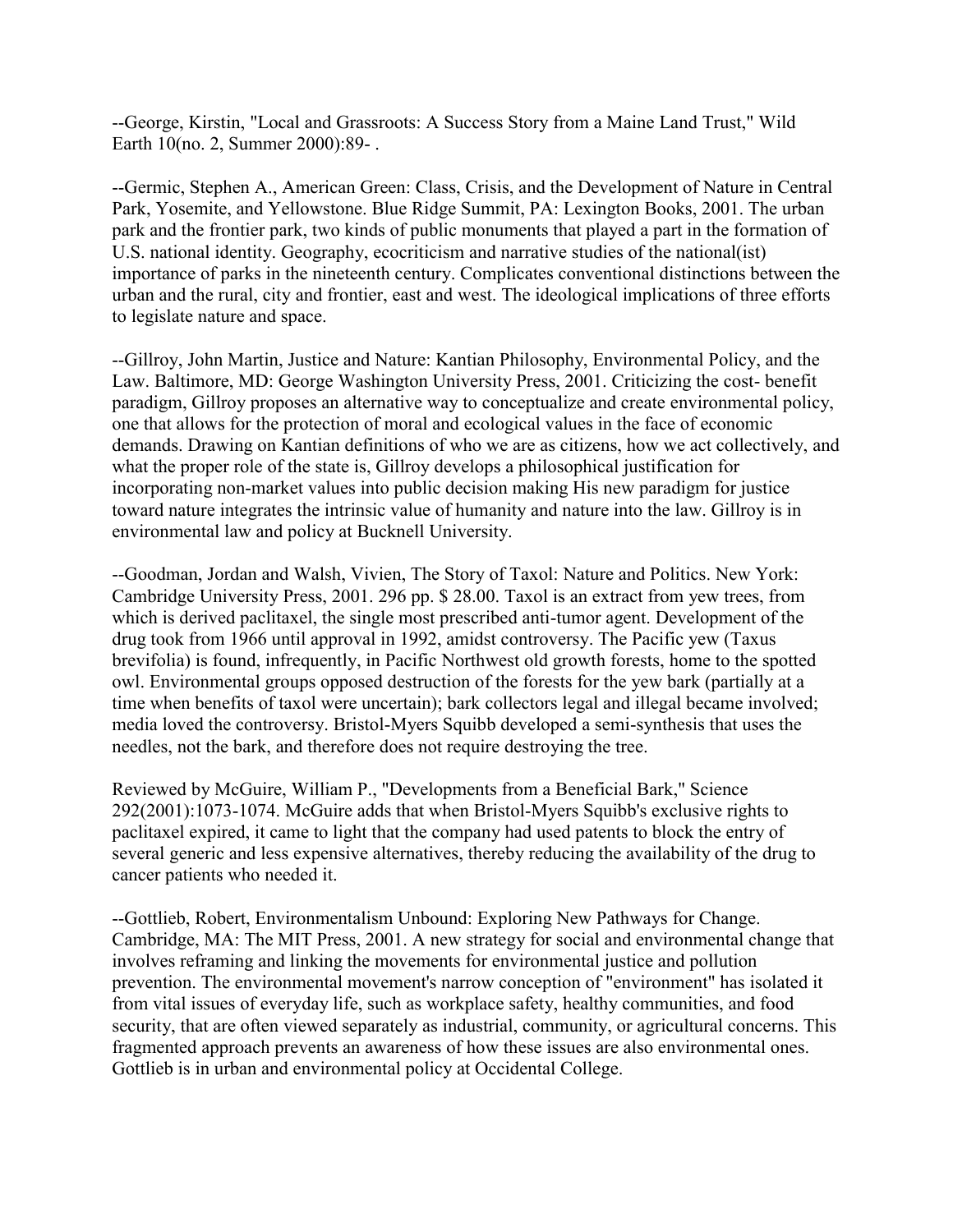--Grant, Lindsey, Too Many People: The Case for Reversing Growth. Santa Anna, CA: Seven Locks Press, 2000. Uncontrolled population lies at the root of most of the world's problems: food, water, land, air, climate, energy. Europe as an example of how growth can be reversed. By reducing population numbers to something like half of the current world population it would be possible for humans to live in harmony with their environment. Grant was formerly a Foreign Service Officer, National Security Council, Department of State Policy Planning, and also Deputy Assistant Secretary of State for Environment and Population Affairs.

--Gupta, Aarti, "Governing Trade in Genetically Modified Organisms: The Cartagena Protocol on Biosafety," Environment 42(no. 4, May 1, 2000):22- . Despite widely varying priorities, intense negotiations have finally paid off in the development of a worldwide agreement concerning the transport and use of genetically modified organisms.

--Huemer, Ariana, "Scapegoats and Underdogs: The Pit Bull Dilemma." The Animals' Agenda 20(no. 4, Jul. 1, 2000):30- . Examines whether efforts to restrict certain dogs are based on fact or fear.

--Hancocks, David, A Different Nature: The Paradoxical World of Zoos and their Uncertain Future. Berkeley, CA: University of California Press, 2001. Hancocks, with his eye sharpened by biophilia, sees the good, the bad, and the downright ugly. "We should not accept zoos as they are." Hancocks wants to re-invent the zoo. Zoos evolved from pure spectacle, to lip-service dedication to science, and finally, in the best cases, to research and conservation. But, with a few exceptions, "zoos can immediately stop degrading the word `conservation' by employing it so irresponsibly." Hancocks is the director of Australia's Open Range Zoo at Werribee.

--Hancocks, David, A Different Nature: The Paradoxical World of Zoos and their Uncertain Nature. Berkeley: University of California Press, 2001. The existence of zoos is paradoxical and their existence is uncertain. We should not accept zoos as they currently are; there is good, but too much is bad and downright ugly. Zoos have evolved from pure spectacle, to lip-service dedication to science, and finally, in the best cases, to research and conservation. But, generally, zoos ought immediately to stop degrading the word "conservation" by employing it so irresponsibly. Hancocks is the director of Australia's Open Range Zoo at Werribee.

--Hayden, Anders, "Good Work, Less Toil," Alternatives 27(no. 1, Winter 2001):12- . The jobspend treadmill exhausts us and the planet. It's time to jump off.

--Hebard, Elaine Moore, "A Focus on a Binational Watershed with a View toward Fostering a Cross-Border Dialogue," Natural Resources Journal 40(no. 2, Spring 2000):281- .

--Herring, Horace, "The Search for a Utopian Energy Policy," Environmental Politics 9(no. 2, Summer 2000):168- .

--Hirsch, Robert M., Miller, Timothy L., and Hamilton, Pixie A., "Using Today's Science to Plan for Tomorrow's Water Policies," Environment 43(no. 1, Jan. 1, 2001):8- . Population growth and increasing demand for water are adding stress to water quality and availability. How can the United States develop effective water management policies for the future?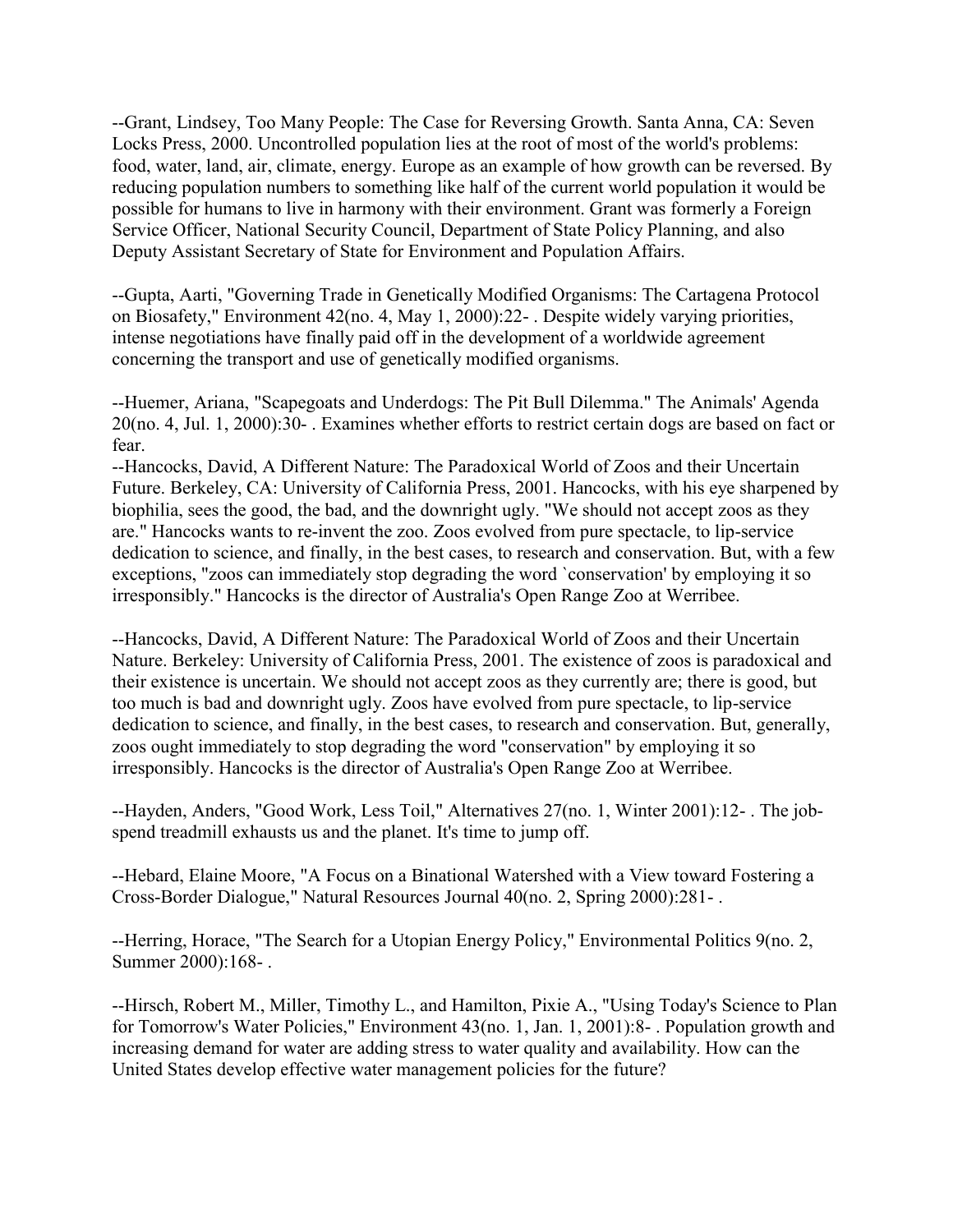--Hull, R. Bruce, Gobster, Paul H., "Restoring Forest Ecosystems: The Human Dimension," Journal of Forestry 98(no. 8, Aug. 1, 2000):32- . Lessons from the social sciences and humanities can help successfully plan and implement restoration projects.

--Hume, Bill, "Water in the U.S.-Mexico Border Area," Natural Resources Journal 40(no. 2, Spring 2000):189- .

--Ingram, Helen, "Transboundary Groundwater on the U.S.-Mexico Border: Is the Glass Half Full, Half Empty, or Even on the Table?" Natural Resources Journal 40(no. 2, Spring 2000):185- .

--Isenberg, Andrew C., The Destruction of the Bison. Cambridge: Cambridge University Press, 2000.

--Ita, Melford, "Okomu: Which Way Forward?" The Ecologist 30(no. 9, Dec. 1, 2000):49. Okomu Forest Reserve, southwest Nigeria, was planned for sustainable forestry. Plan failed, and fifty indigenous communities have suffered, with a population of 50,000 persons. Westerninspired international agreements are not the way to help the `developing' world.

--Jepson, Paul, Jarvie, James K., McKinnon, Kathy, and Monk, Kathryn A., "The End for Indonesia's Lowland Forests?" Science 292(2001):859-860. Indonesia once had a model conservation biology program for a national protected area system, and was the first nation to sign the Biodiversity Convention. "Today, Indonesia is a society in transition, torn apart by economic and political crises, and the gap between scientific best practice and the reality of current forest mismanagement could hardly be wider. If the current state of resource anarchy continues, the lowland forests of the Sunda Shelf, the richest forests on Earth, will be totally destroyed by 2005 on Sumatra and 2010 on Kalimantan." Generally, corruption at all levels.

--Jolly, Alison, "Monkeys in the Back Garden," Science 291(2002):1705-1706. With a special appeal for the field biologists of developing countries, desperate for grants from the pool of international research funding. The salary of a full professor in Madagascar is \$ 100 a month. They, far more than rich world colleagues, need the personal contacts made at international congresses, but they are far less likely to find the airfare. Also, from where they stand the Western conservation ethic can seem like economic imperialism, built up on a slimy morass of Western hypocrisy. And the far-off romance of the wild may translate for them into monkeys in the back garden. But these field biologists are those who can lead the way teaching local people's pride and wonder to combine and say that it is in all our self-interest to save biodiversity. Jolly, an ex-president of the International Primatological Society, worked on ring-tailed lemurs in Madagascar. She has been based at Sussex University and at Princeton University.

--Kellett, Michael, "Main Weeds National Park: The Best Way to Restore the Wild," Wild Earth 10(no. 2, Summer 2000):60- .

--Kennedy, Donald, Sant, Roger W., "A Global Environmental Agenda for the United States: Issues for the New U.S. Administration," Environment 42(no. 10, Dec. 1, 2000):20- . The world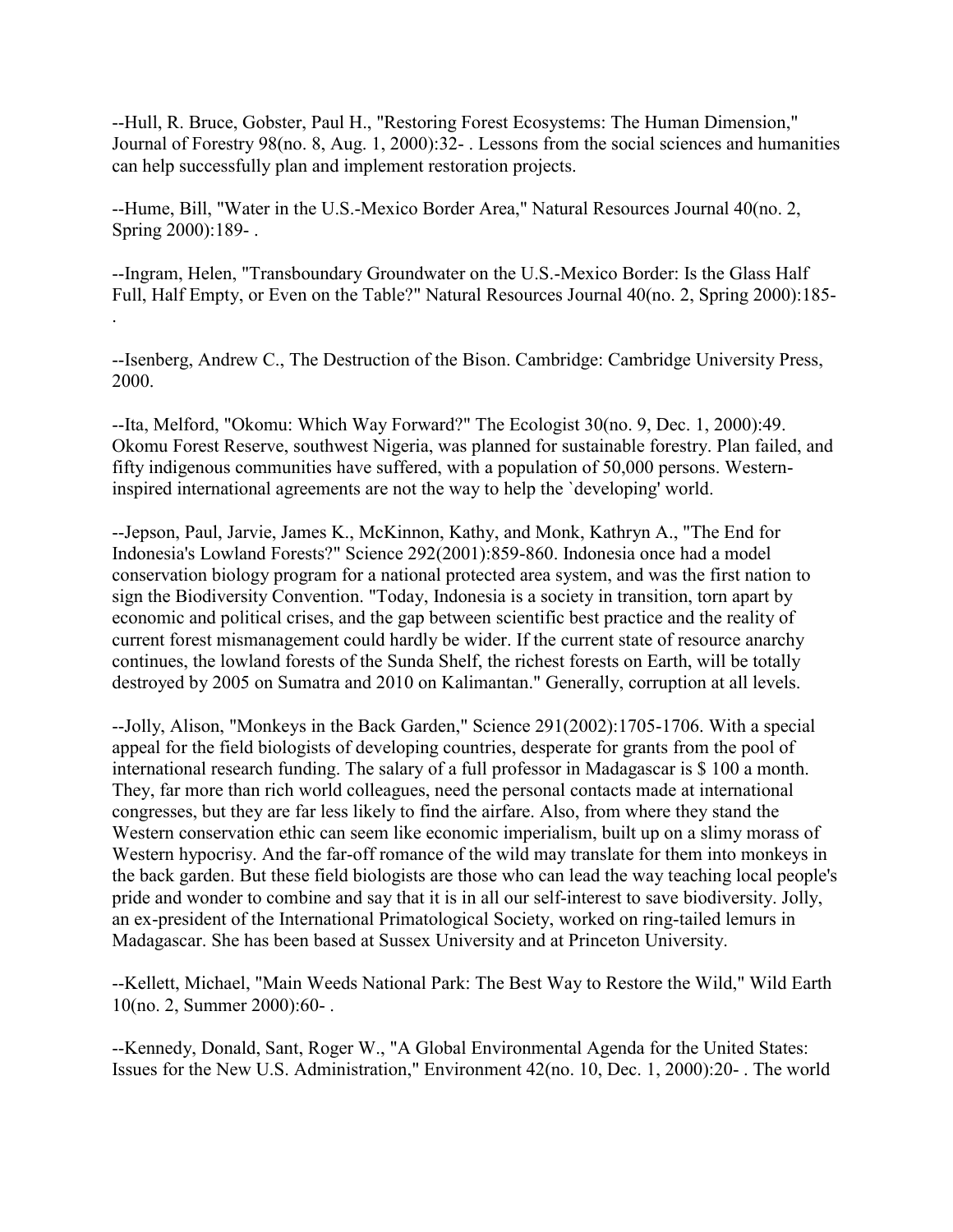faces myriad environmental problems ranging from global climate change to the depletion of natural resources. How can strong political leadership help to overcome these challenges?

--Kerr, Andy, Salvo, Mark, "Livestock Grazing in the National Park and Wilderness Preservation Systems," Wild Earth 10(no. 2, Summer 2000):45- .

--Kimmerer, Robin Wall, "Native Knowledge for Native Ecosystems," Journal of Forestry 98(no. 8, Aug. 1, 2000):4- . What can indigenous knowledge systems offer for the evolution of the philosophy and practice of ecological restoration? Traditional knowledge is a potential source for emerging models of ecosystem management.

--King, Bob, Faulkner, Annie, "Protected and Connected: Weaving the Wildlands Web in Southwest New Hampshire," Wild Earth 10(no. 2, Summer 2000):84- .

--Krupnick, Alan J., "How Much Will People Pay for Longevity?" Resources (Resources for the Future), Winter 2001, Issues 142. "Cost-benefit analyses having anything to do with air pollution generally show huge benefits, primarily in terms of an individual's willingness to pay to reduce mortality risks, which far outweigh the costs incurred. In a controversial case to be decided this spring, the U.S. Supreme Court will consider whether the U.S. Environmental Protection Agency (EPA) should rely on these analyses to set its air quality standards, among other issues. New research at RFF indicates that individuals, particularly the older ones at most risk, may place a much smaller dollar value on how much they would pay to live longer than has previously been used by EPA." But the question remains: If senior citizens, approaching the end life, are willing to pay less, should that set the standard for the rest of us. Maybe the question remains whether willingness to pay to stop polluters from shortening our lives (with also some consumer gain, cheaper products) is the right way to approach this issue.

--Kwiatkowska, Teresa, Issa, Jorge, and Pinon, Francisco, eds. Mundo antiguo y Naturaleza (Nature and the Classic World). Mexico: Conacyt and Plaza y Valdes, 2000. ISBN: 968-856- 894-5. In Spanish. A contribution to the discussion on the impact that Greek and Roman philosophy have had on the values that have been guiding our activities and attitudes toward the natural world then and now.

--Levy, David L., Newell, Peter, "Oceans Apart? Business Responses to Global Environmental Issues in Europe and the United States," Environment 42(no. 9, Nov. 1, 2000):8- . How do companies on either side of the Atlantic adopt attitudes and policies toward the environment? Recent studies suggest that corporate strategies in Europe and the United States are not as polarized as they may first appear.

--Li, Jennifer, "The Wolves May Have Won the Battle, But Not the War: How the West Was Won Under the Northern Rocky Mountain Wolf Recovery Plan," Environmental law 30(no. 3, 2000):677- . Current efforts toward recovery of gray wolves in the western United States through the experimental population provision of the Endangered Species Act (ESA). The Ninth Circuit upheld the current recovery program in United States v. McKittrick; however, limitations within the experimental population provision and applicable agency regulations may be insufficient to bring about long-term recovery as mandated by the ESA.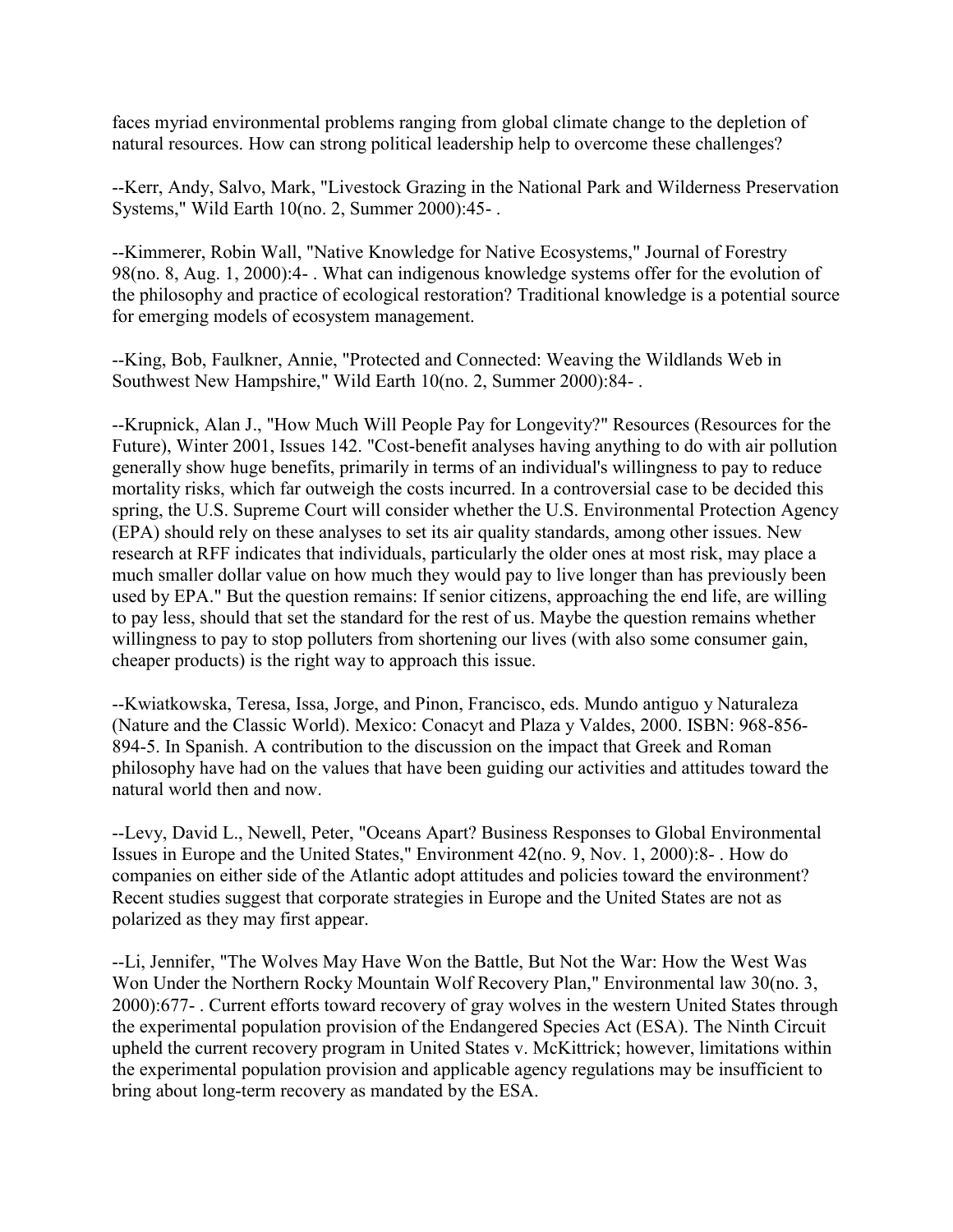--Lightfoot, Simon, Luckin, David, "The 1999 German Ecological Tax Law," Environmental Politics 9(no. 2, Summer 2000):163- .

--Linzey, Andrew, "Mind Your Language," The Animals' Agenda 20(no. 4, Jul. 1, 2000):29- . How the words we hear affect the world we see.

--Litfin, Karen, ed., The Greening of Sovereignty in World Politics. Cambridge, MA: The MIT Press, 1998. Global environmental politics and shifting sovereignty. The relationship between environmental practices and sovereignty is challenging and elucidates some of the core issues and challenges in world politics today. Some have assumed that transnational environmental organizations and institutions are ending sovereignty, but ecological integrity and state sovereignty are not necessarily in opposition. The norms of sovereignty are now shifting in the face of attempts to cope with ecological destruction, but this "greening" of sovereignty is an uneven, variegated, and highly contested process. Litfin is in political science, University of Washington.

--Locke, Catherine, Adger, W. Neil, and Kelly, P. Mick, "Changing Places: Migration's Social And Environmental Consequences," Environment 42(no. 7, Sep. 1, 2000):24- . Mobility, motivated by various factors, has long been a part of many cultures. A case study of Vietnam's migration trends highlights the social and environmental impacts of these demographic changes.

--Long, James N., Smith, Frederick W., "Restructuring the Forest: Goshawks and the Restoration of Southwestern Ponderosa Pine," Journal of Forestry 98(no. 8, Aug. 1, 2000):25- . A landscapelevel mosaic of age and structural classes is intended to provide habitats and food chains for a broad spectrum of wildlife species, including goshawks and their prey.

--Long, Robert, MacKay, Paula, "Maine Wildlands Network: A Science-Informed Conservatism Vision for Maine," Wild Earth 10(no. 2, Summer 2000):66- .

--Lorentzen, Lois Ann. 2000. "Paradise Paved: Christian Attitudes toward the Environment" Sojourners 299(no.6, 2000):28-32. Reviews environmental statements of major Christian denominations and describes Christian environmental organizations.

--Lorentzen, Lois Ann. La Etica y el Medio Ambiente (Ethics and the Environment). Puebla, Mexico: La Universidad Iberoamericana Press, 2000. Iberoamericana Press. Reviews major theoretical perspectives in environmental ethics. The theories are then placed in a Mexican context with case studies emerging from Mexico.

--Lynch, Dennis L., Romme, William H., and Floyd, M. Lisa, "Forest Restoration in Southwestern Ponderosa Pine," Journal of Forestry 98(no. 8, Aug. 1, 2000):17- . Even as the science of forest restoration evolves, managers must consider financial feasibility: Can restoration both achieve ecological objectives and pay for itself?

--Manuel, John, "Purple Haze," Wildlife in North Carolina 65 (no. 3, March 2001):12-15. Famed for their natural bluish mists, the Great Smoky Mountains are now being colored by humanmade chemicals that are plaguing the mountains with some of the worst air pollution in the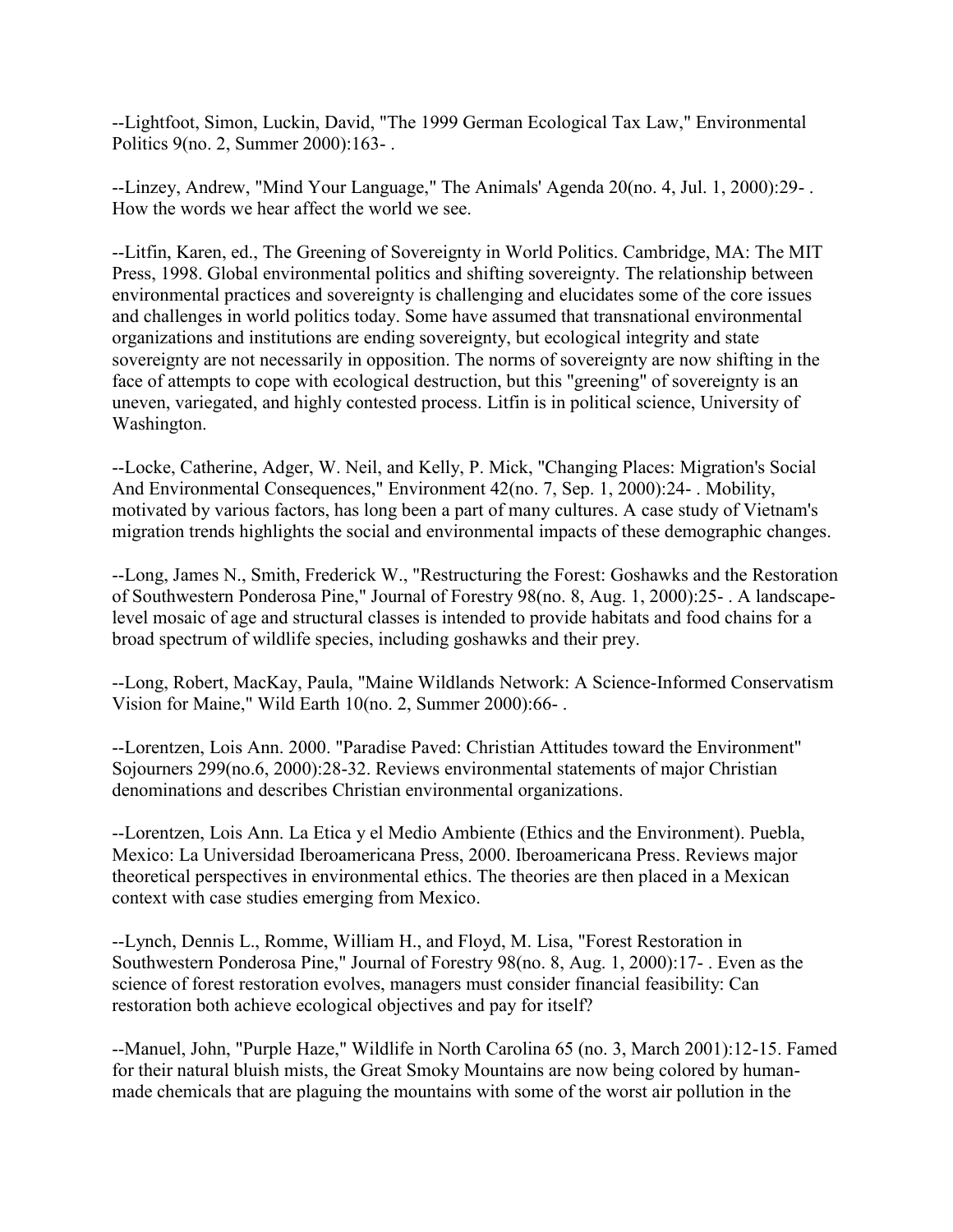country. The blue haze was natural, from the trees. But the new haze is unnatural, coming mostly from Tennessee, Ohio, and Mississippi River valleys with heavy industry, driven by prevailing westerly winds. Visibility was once, on average, 93 miles; now it is 25 miles. Typical summer visibility has been reduced from 70 to 15 miles. But the worst damage is to the ecosystem with over 90 plants affected. Most evident is the dead Fraser forests at the summits, also controversial. The immediate killing of the trees is by an insect, the balsam wool adelgid, introduced from Europe, reaching the Southern Appalachians in the 1950's. But many scientists also think the pollution stresses the firs, making them susceptible to the insect plague.

--McCarthy, James J., and McKenna, Malcolm C., "How Earth's Ice Is Changing," Environment 42(no. 10, Dec. 1, 2000):8- . A recent expedition to the North Pole revealed new evidence for rapid climate change. Is climate change in the Arctic accelerating, and can this be related to human-induced global warming?

--McClellan, Roz, "Nature as Amusement Park," Wild Earth 10(no. 2, Summer 2000):12-.

--McComb, Karen, Moss, Cynthia, Durant, Sarah M., Baker, Lucy, Sayialel,, "Matriarchs as Repositories of Social Knowledge in African Elephants," Science 292(2001):491-494. Big mama knows best. African elephants live in matrilineal family groups that range over large areas and that frequently interact with other similar groups. The oldest female matriarch acts as a repository for the group's social knowledge. Multiple playback experiments were performed during a period of nine years to test vocal discriminatory ability. Families with older matriarchs were better than those with young matriarchs at distinguishing the contact calls of other groups well or poorly known to them. These superior abilities appear to correlate with greater reproductive success on families with older matriarchs and suggest that age and experience may influence reproductive success through its effects on the acquisition of social knowledge. However, older elephants have the larger tusks prized by hunters and poachers; thus, whole populations may be affected by the removal of a few key individuals. McComb is in experimental psychology, University of Sussex, UK and with the Amboseli Elephant Research Project, Nairobi, Kenya.

--Meilkejohn, Brad, "Conservationists Retire Cows from Great Basin National Park," Wild Earth 10(no. 2, Summer 2000):82- .

--Morrisette, Peter, "Is There Room for Free-Roaming Bison in Greater Yellowstone?" Ecology Law Quarterly 27(no. 2, 2000):467- .

--Muir, John, "Anthropocentrism and Predation," Wild Earth 10(no. 2, Summer 2000):16-.

--Mumme, Stephen P., "Minute 242 and Beyond: Challenges and Opportunities for Managing Transboundary Groundwater on the Mexico--U.S. Border," Natural Resources Journal 40(no. 2, Spring 2000):341- .

--Naiman, Robert J., "Riparian Ecology and Management in the Pacific Coastal Rain Forest," Bioscience 50(no. 11, Nov. 1, 2000):996- .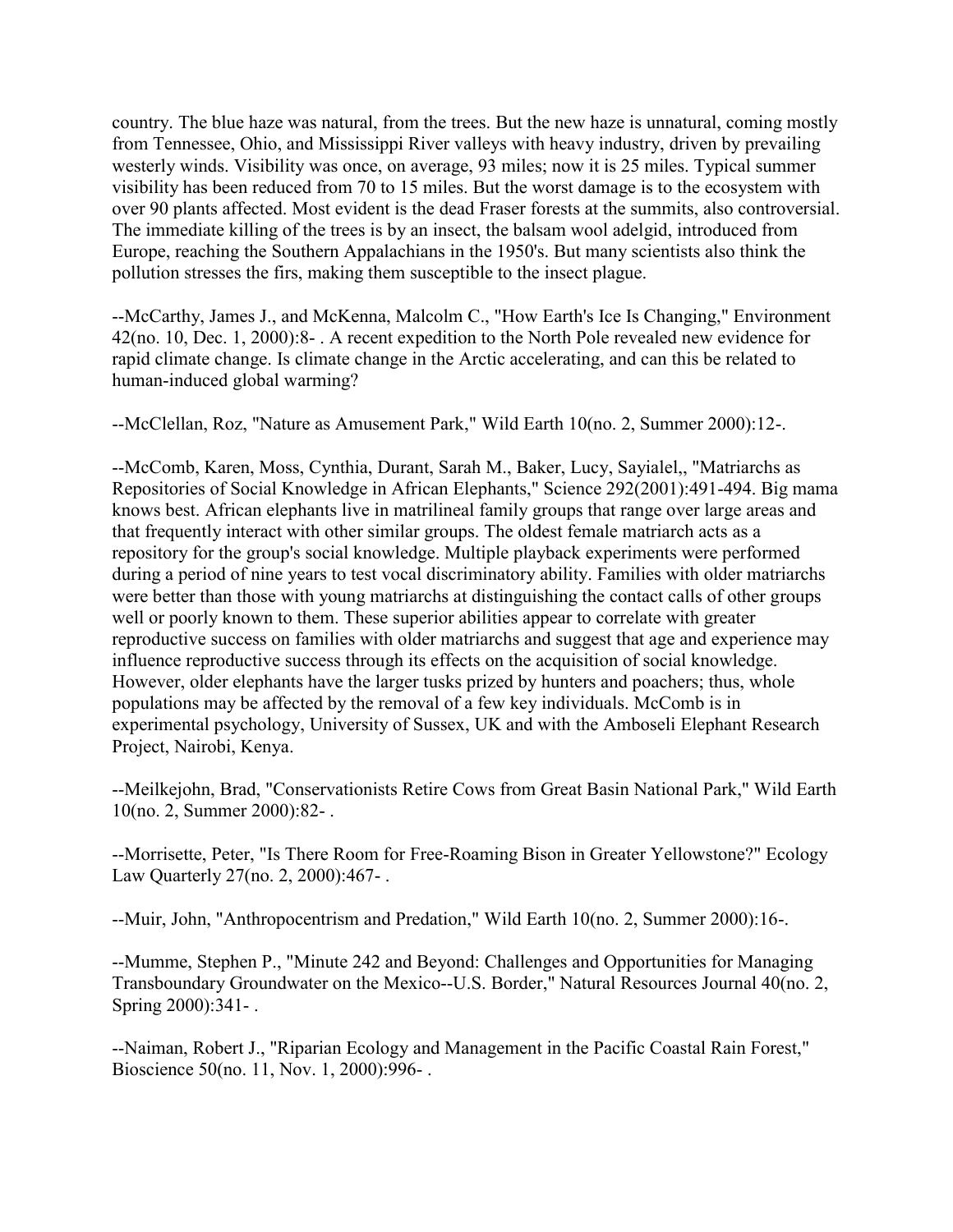--Narayanan, Vasudha, "`One Tree is Equal to Ten Sons': Hindu Responses to the Problems of Eclogy, Population and Consumption," Journal of the American Academy of Religion 65(1997):291-332. A reality check on India with overpopulation and dwindling reserves. Hindus of every stripe have participated in polluting the environment. An account of the resources and limitations within the many Hindu traditions to see how the interconnected problems of overpopulation, ecology, and consumption/consumerism can and have, to some extent, been addressed. The many Hindu theological texts and philosophical systems do contain engaging accounts of reality which, if understood and acted upon directly, could serve as fantastic resources for several social and moral problems. But, regretably, in the Hindu contexts, these have limited power over ethical behavior. Narayanan is in religion at the University of Florida, Gainesville.

--Nelson, Lance, ed., Purifying the Earthly Body of God: Religion and Ecology in Hindu India. Albany, NY: State University of New York Press, 1998. Includes:

-Nelson, Lance, "The Dualism of Nondualism: Advaita Vedanta and the Irrelevance of Nature" (pp. 61-88). "First, I will show the falsity of the suggestion that Advaita Vedanta finds spiritual value inherent in nature. I will then proceed to explain precisely how Shankara nd his tradition devalue the natural world and how ... the world is not revered but rather tolerated until it passes completely away. My conclusion will be that this is not the kind of nondualism that those searching for ecologically supportive modes of thought might wish it to be" (p. 68). Nelson is in religious studies at the University of San Diego.

-Mumme, Patricia Y., "Models and Images for a Vaisnava Environmental Theology: The Potential Contribution of Srivaisnavism" (pp. 133-161). There are rich resources present in the Shri Vaishnava tradition of Ramanuja that emphasize panentheism, the transcendence and immanence of God, but appeal to them may be little more than rearranging the deck chairs on the Titanic.

--Nettle, Daniel and Romaine, Suzanne, Vanishing Voices: The Extinction of the World's Languages. New York: Oxford University Press, 2000. The last 500 years have seen the extinction of half the world's languages, and one of the remaining 6,000 disappears every week. How language becomes endangered and why the loss of linguistic diversity matters.

--Oddie, Richard James, "The Living Tissue: Environmental Phenomenology and Acoustic Ecology," Call to Earth, vol. 2, no. 1, 2001, pp. 8-12. A slower pace of life and the development of one's capacity to listen sensitively rather than speak forcefully. Stop and listen to the world around us and respond to the imperative for change that can be heard beneath the surface noise of our present existence.

--Ott, Konrad, "Eine Theorie 'starker' Nachhaltigkeit. (A theory of 'strong' sustainability)" In German. Natur und Kultur 2(no. 1, 2001):55-75. Abstract: This article outlines a theoretical approach towards sustainability. Such approach should be ethically reflective, normatively sound and conceptually clear-cut. Any theory of sustainability must encompass a reasonable choice between the two competing concepts of `weak' and `strong' sustainability. It will be argued that strong sustainability should be favored. Some policy implications of this choice will be outlined.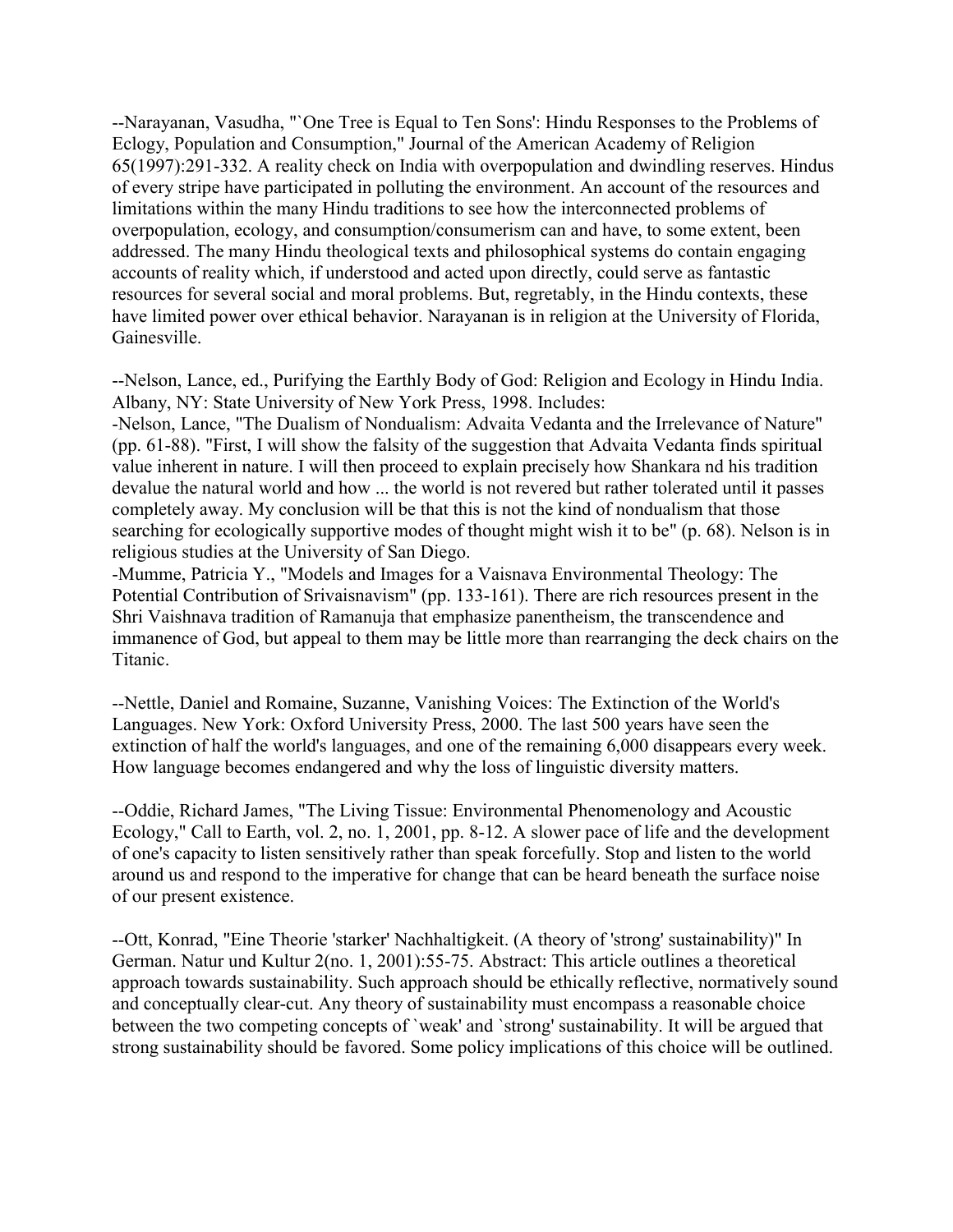--Partridge, Ernest, "Gefaehrlicher Optimismus (Perilous optimism)". In German. Natur und Kultur 2(no. 1,2001):3-32. Abstract: Despite the warnings by the environmentalists of impending disasters due to the destruction of the natural environment and the exhaustion of natural resources, there is no shortage of reassurances. The optimists find support in the economic principle that all problems of scarcity and growth limitation can be solved through human ingenuity and economic incentives. This optimism is indefensible because `market forces' are systematically `myopic,' e.g., oriented toward short-term projections and returns on investment. Furthermore, the optimists disregard well-established facts of biological and natural sciences; in particular the complexity of ecosystems and the natural entropic progression of systems toward disorder and dispersion.

--Pearson, Gina, Conner, Charles W., "The Quitobaquito Desert Pupfish, An Endangered Species within Organ Pipe Cactus National Monument: Historical Significance and Management Challenges," Natural Resources Journal 40(no. 2, Spring 2000):379- .

--Pease, Craig M. and Matson, David J., "Demography of the Yellowstone Grizzly Bears," Ecology 80(3, 1999):957-975. Using a new model of population dynamics based on Yellowstone field studies, the authors claim that Yellowstone grizzly bears have increased only about 1% per year 1975-1995, a much lower estimate than the 5% annual rise over the last decade claimed by the Park Service. Scientists disagree over whether Yellowstone grizzlies remain imperiled. Another story: Kaiser, Jocelyn, "Study Sounds Alarm on Yellowstone Grizzlies," Science 284(1999):568.

--Penney, Jennifer, "Work in Progress," Alternatives 27(no. 1, Winter 2001):18- . Major unions in Canada are pushing for a win-win scenario: jobs and environment.

--Pennisi, Elizabeth, "ShakeUp to Proceed, but Conservation Center Stays Open," Science 292(2001):1034-1035. Grossman, Lev, "Mr. Small at the Smithsonian: Cutbacks in Conservation," Time, May 8, 2001, p. 57. Lawrence Small, the new Secretary of the Smithsonian, tried hard to close the Conservation Research Center (budget 5.2 million annually) to save money, at the same time that he contined renting for the Zoo two pandas from the Chinese (rental \$ 10 million annually). He claimed the pandas are good publicity and help to raise money for Smithsonian. Small is a banker appointed to revise Smithsonian finances; previous secretaries have been scientists. His proposal provoked enormous protests from conservation biologists, and he has relented, for the time being.

--Perkins, Matthew, "The Federal Indian Trust Doctrine and the Bald and Golden Eagle Protection Act: Could Application of the Doctrine Alter the Outcome in U.S. v. Hugs?" Environmental law 30(no. 3, 2000):701- . The Ninth Circuit's recent affirmation of the criminal convictions of Frank and William Hugs, members of the Crow Indian Tribe, for violating the Bald and Golden Eagle Protection Act even though the tribe members claimed their actions were protected by the First Amendment's free exercise of religion. Outlines the history of Native American religious rights and suggests that the federal Indian Trust Doctrine is a viable basis upon which Native American religious freedom arguments may be asserted.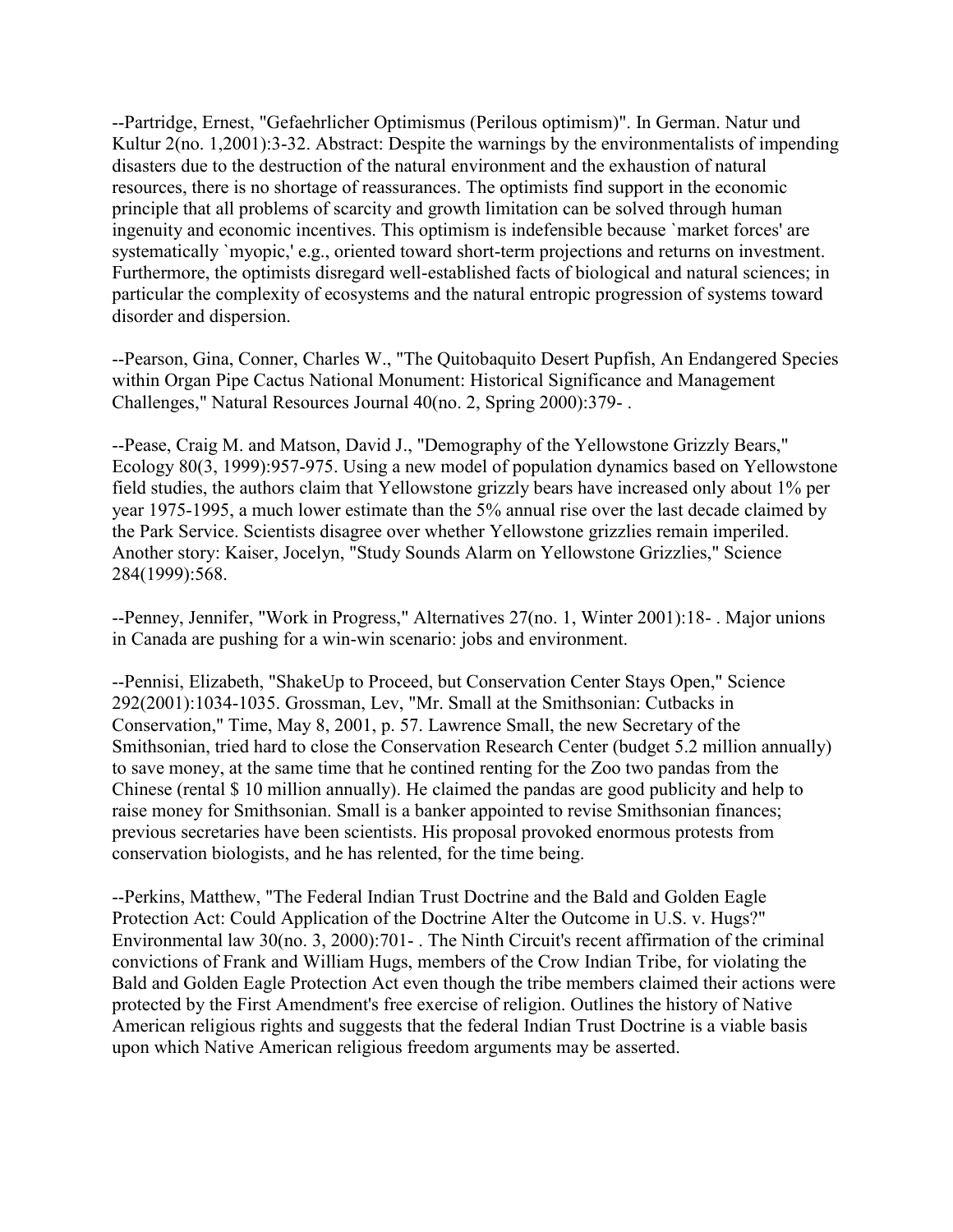--Peterson, Anna L., Being Human: Ethics, Environment, and Our Place in the World. Berkeley, CA: University of California Press, 2001. Some chapters: Not of this world: Human exceptionalism in Western traditions. The social construction of nature and human nature. The relational self: Asian views of nature and human nature. Persons and nature in Native American worldviews. Relationships, stories, and feminist ethics. Evolution, ecology and ethics. In and of the world: Toward a chastened constructivist anthropology. Different natures. Peterson is in religion at the University of Florida, Gainesville.

--Peterson, Richard B. Conversations in the Rainforest: Culture, Values, and the Environment in Central Africa. Boulder, CO: Westview Press, Perseus Books Group 2000.

--Pinchot, Gifford, "What It All Means," Wild Earth 10(no. 2, Summer 2000):14- .

--Platt, Rutherford, et al., Disasters and Democracy: The Politics of Extreme Natural Events. Washington, DC: Island Press, 1999. To what extent does the likelihood of general federal assistance (in the U.S.) serve to diminish the natural caution that individuals, communities, and businesses might otherwise exercise in adjusting to natural hazards. Platt and colleagues find "a legal edifice of byzantine complexity" that is deeply flawed and amounts to "driving with the brakes on." The answers lie in reducing the federal aid and increasing local and individual responsibility and control. Platt is in geography and planning law at the University of Massachusetts.

--Powell, Chris, "A Chance at History," Wildlife in North Carolina 65 (no. 3, March 2001):6- 10. Restoration of elk to the Great Smoky Mountains in North Carolina, hunted to extinction in the 1700's. Twenty-five elk are being released each year.

--Querling, Jonathan, "Resistance takes root," The Ecologist 30(no. 9, Dec. 1, 2000):57- . The anti-GM movement in the US is catching up with its counterpart in Europe, as evidenced by the growth of crop-pulling actions.

--Quinby, Peter, Trombulak, Steve, and Henry, Michael, "Opportunities for Wildlife Habitat Connectivity between Algonquin Provincial Park and the Adirondack Park," Wild Earth 10(no. 2, Summer 2000):75- .

--Rangarajan, Mahesh, ed., The Oxford Anthology of Indian Wildlife. Vol. II: Watching and Conserving. Oxford: Oxford University Press, 2000. Remarkable changes in attitudes toward wildlife in India in the last century, from conquest and slaughter to conservation. Many of the accounts are from former hunters who point out a different relationship between humans and animals as they record observations of wildlife for the joy of it. Contemporary accounts include a new class of naturalists who give equal attention to smaller animals and trees.

--Rankin, Richard, ed., North Carolina Nature Writing: Four Centuries of Personal Narratives and Descriptions. Winston-Salem, NC: John F. Blair, Publisher, 1996. 26 selections. From the preface: "It was impossible for the earliest colonial explorers and settlers to imagine progress apart from the subjugation of nature. As we approach the twenty-first century, many North Carolinians recognize the need to balance the productive potential of the earth and environmental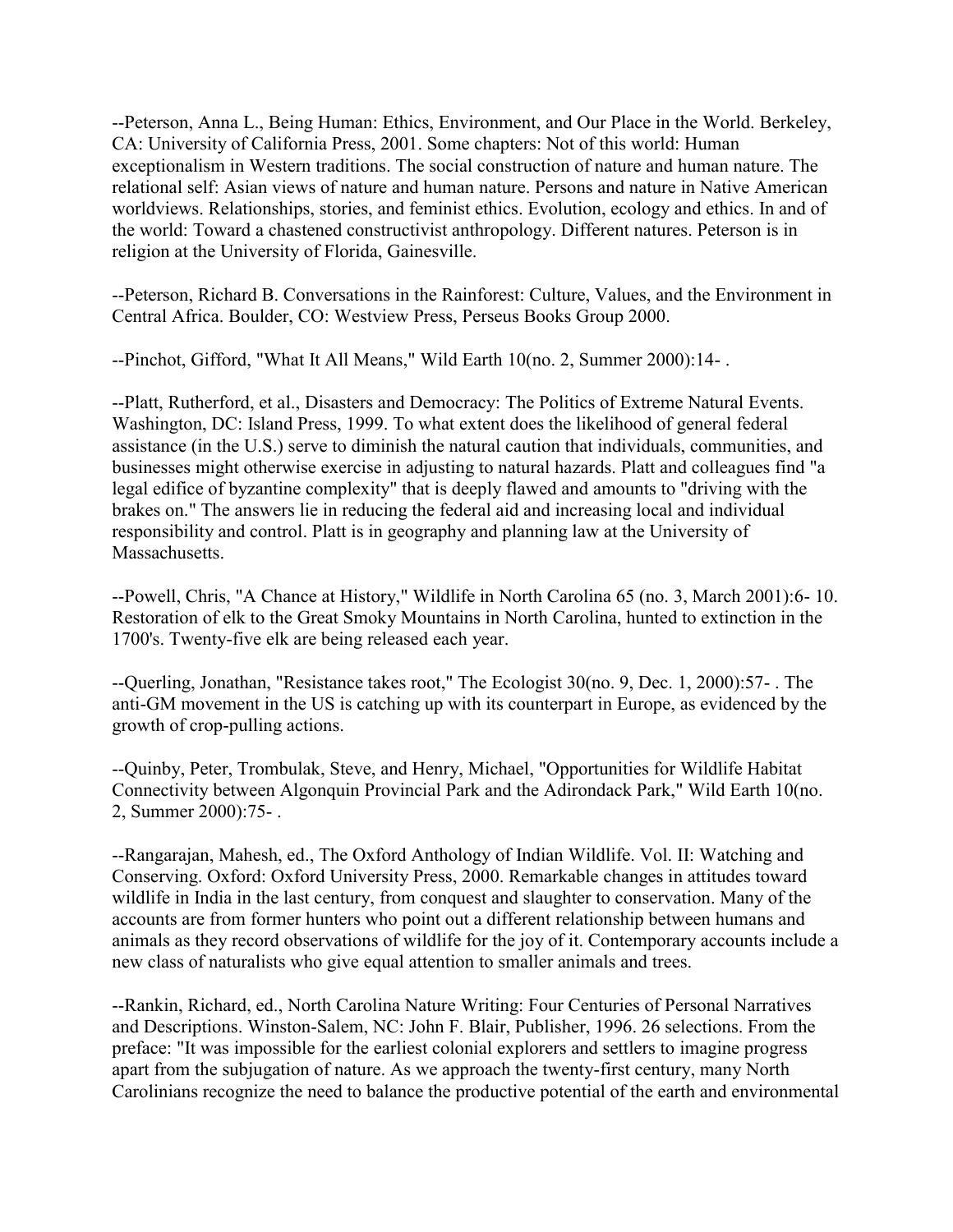health and wholeness. Nature writing represents a literature of inspiration and hope for those who would conserve our natural heritage" (p. xv). Rankin, a historian, is in administration, Queens College, Charlotte, NC.

--Redford, Kent and Richter, Brian, "Conservation of Biodiversity in a World of Use," Wild Earth 10(no. 2, Summer 2000):9- .

--Resources for Green Work, Alternatives 27(no. 1, Winter 2001):33- . Alternatives provides a sample of some of the many green work resources.

--Robinson, John G., Redford, Kent H., and Bennett, Elizabeth L., "Wildlife Harvest in Logged Tropical Forests," Science 284(1999):595-596. Logging opens up roads and the trucks that travel them become conduits for a vast commercial trade in wild meat. Government is often unable to enforce regulations in remote areas; the social institutions with the most power are the logging companies themselves. Some, though not enough, prohibit their vehicles from carrying wild meat. Also, reforestation in tropical forests, where seeds are often large, depends on mammals.

--Rodick, David, "Poetic Dwelling and deep Ecology: Bill McKibben and Martin Heidegger on the End of Nature," Call to Earth, vol. 2, no. 1, 2001, p. 2-7. Each has things to say that complements the other.

--Rolston, III, Holmes, "Das berücksichtigen, was Singer als belanglos ansieht." In German. Natur und Kultur: Transdisziplinaere Zeitschrift fuer oekologische Nachhaltigkeit. 2(no. 1, 2001):97-116. A translation of "Respect for Life: Counting what Singer Finds of no Account, in Jamieson, Dale, ed., Singer and His Critics (Oxford: Blackwell, 1999), pp. 247-268. Abstract: Singer's ethics is inadequate as an environmental ethic. Beyond the higher animals Singer insists that `there is nothing to be taken into account'. But most of the biological world has yet to be taken into account: myriad other animals, plants, species, ecosystems, and the global biosphere. Singer can count everything else only instrumentally with reference to higher animals. From a biological point of view, this is little better than humans valuing everything else, higher animals included, as their own resources. A deeper respect for life must value life more directly.

--Rothenberg, David, "Quiet Preservation: Don't Make It a National Park," Wild Earth 10(no. 2, Summer 2000):57- .

--Rothenberg, David, and Ulvaeus, Marta, eds., The Book of Music and Nature: An Anthology of Sounds, Words, Thoughts Cambridge: The MIT Press, 2001. A Terra Nova Book. This innovative book and CD, assembled by the editors of the periodical Terra Nova, is the first anthology published on the subject of music and nature. Yoking together the simplicities and complexities of the world of natural sound and the music inspired by it, this collection includes essays, illustrations, and plenty of sounds and music. Celebrates our relationship with natural soundscapes while posing stimulating questions about that relationship. The compact disc includes fifteen tracks of music made out of, or reflective of, natural sounds, ranging from Babenzele Pygmy music to Australian butcherbirds.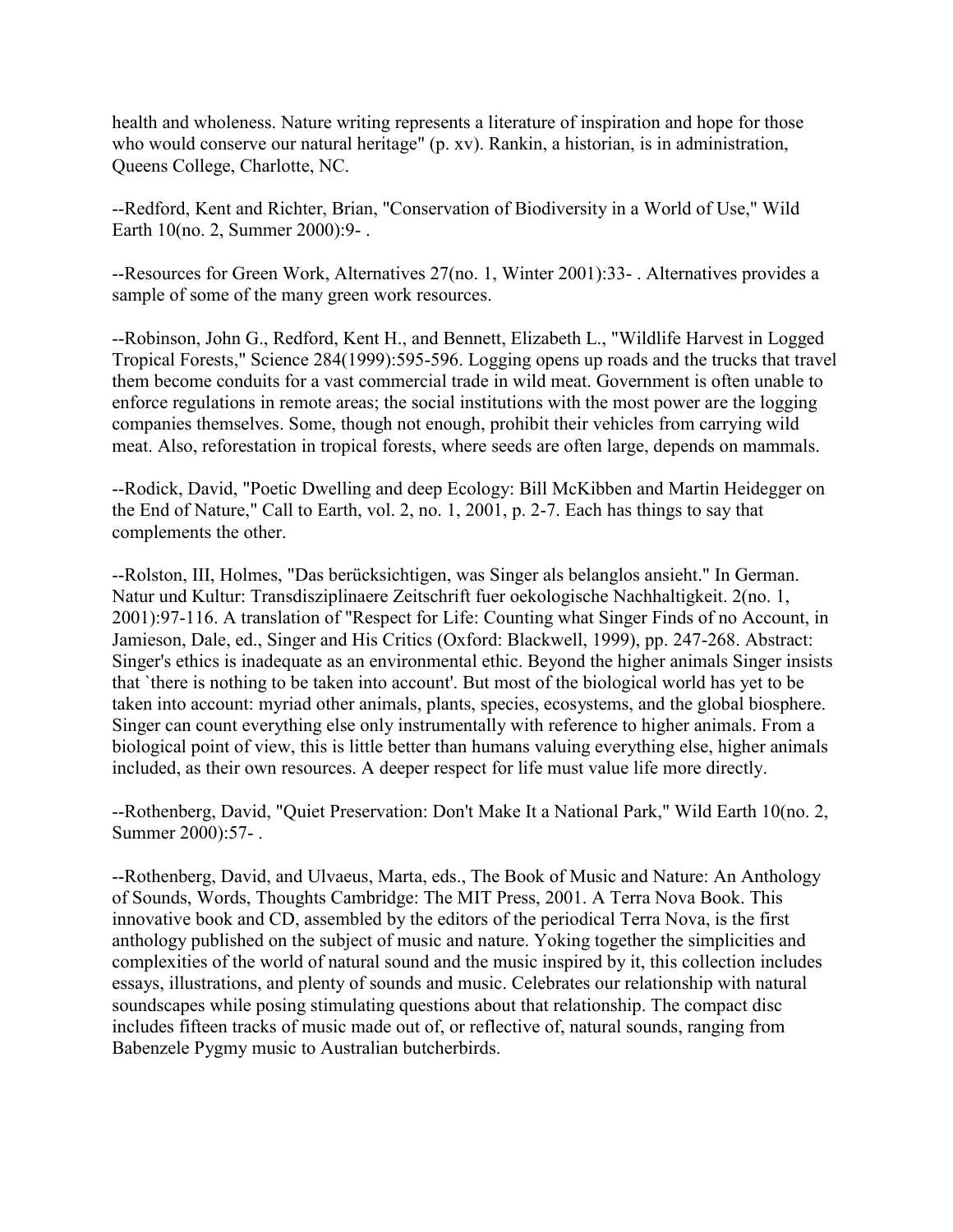--Rothenberg, David, and Ulvaeus, Marta, eds., Writing on Water. Cambridge: The MIT Press, 2001. A Terra Nova Book. Water links all aspects of our existence. From the politics of watersheds to the romance of turtles climbing up from the sea, from Leonardo da Vinci to Octavio Paz, from murder at a hot spring to the cool facts on liquidation, the writings in this collection flow through all the ways humans encounter this most refreshing of elements. There is a bit of science, some management plans for the protection of water, and plenty of stories, poems, essays, and photography. Here is a fresh way of looking at one of the oldest subjects there is. Rothenberg is in philosophy at the New Jersey Institute of Technology and the founder of Terra Nova, the journal from which these articles are taken. Marta Ulvaeus was an editor of TDR (The Drama Review) becoming the Associate Editor of Terra Nova.

--Russon, A. E., Erman, A., and Dennis, R., "The population and distribution of orangutans (Pongo pygmaeus pygmaeus) in and around the Danau Sentarum Wildlife Reserve, West Kallmantan, Indonesia," Biological Conservation 97(no. 1, 2001):21- .

--Ruttan, Vernon W., "The Continuing Challenge of Food Production," Environment 42(no. 10, Dec. 1, 2000):25- . Have efforts to create a global system of agricultural research been successful in responding to the food security, resource management, and poverty reduction challenges of the 21st century?

--Schennach, Susanne M., "The Economics of Pollution Permit Banking in the Context of Title IV of the 1990 Clean Air Act Amendments," Journal of Environmental Economics and Management 40(no. 3, Nov. 1, 2000):189- .

--Sellars, Richard West, "Creating Tradition: The Roots of National Park Management," Wild Earth 10(no. 2, Summer 2000):26- .

--Shaver, Gaius R., Canadell, Josep, and Rustad, Lindsey, "Global Warming and Terrestial Ecosystems: A Conceptual Framework for Analysis," Bioscience 50(no. 10, Oct. 1, 2000):871- . --Tischendorf, L., Fahrig, L., "How Should We Measure Landscape Connectivity?" Landscape ecology 15(no. 7, Oct. 1, 2000):633- .

--Singleton, Sara, "Co-operation or Capture? The Paradox of Co-management and Community Participation in Natural Resource Management and Environmental Policy-Making," Environmental Politics 9(no. 2, Summer 2000):1- .

--Smith, Mick, An Ethics of Place: Radical Ecology, Postmodernity, and Social Theory. Albany, SUNY, State University of New York Press, 2001. The ecological self and an environmental ethos--an ethics of place--as a way to re-engage the moral concerns of radical ecological theories. Current debates about the status of moral values and theories, the social construction of nature, deep ecology. Smith is in sociology at the University of Albertay, Dundee, Scotland.

--Stanturf, John A., Gardiner, Emile S., and Warren Jr., Melvin E., "Restoring Bottomland Hardwood Ecosystems in the Lower Mississippi Alluvial Valley," Journal of Forestry 98(no. 8, Aug. 1, 2000):10- . Because of concerns for wildlife habitat and water quality protection, the valley is now the site of the most extensive forest restoration effort in the United States.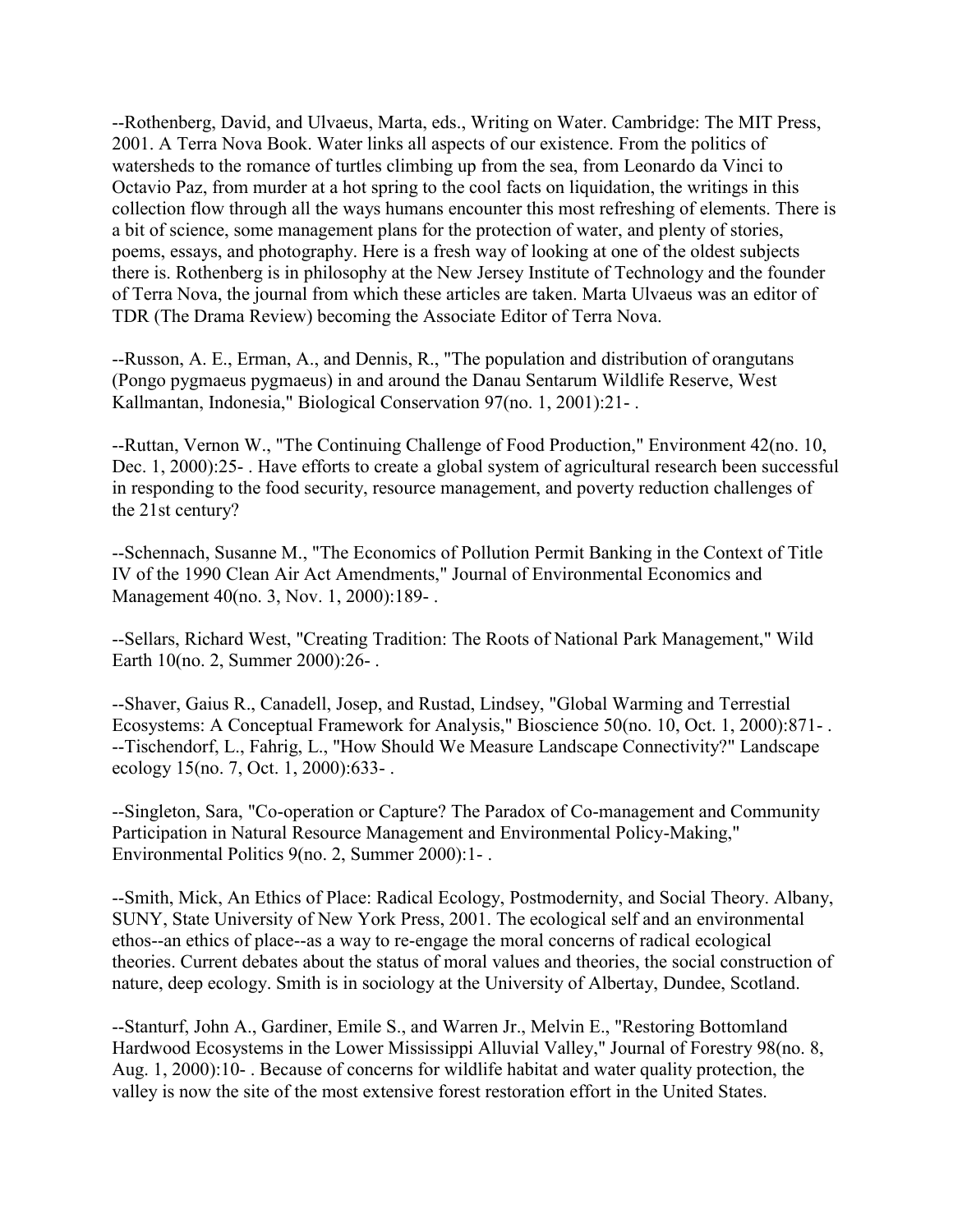--Stein, Bruce A., Kutner, Lynn S., and Adams, Jonathan S., eds., Precious Heritage: The Status of Biodiversity in the United States. New York: Oxford University Press, 2000. Paper, \$ 20.00. Draws together information developed from natural heritage programs from across the U.S. over a quarter of a century. Produced by the Nature Conservancy and the Association for Biodiversity Information. Richly illustrated.

--Szathmary, Eörs, Jordán, Ferenc, and Pál, Csaba, "Can Genes Explain Biological Complexity," Science 292(2001):1315-1316. The number of genes correlates poorly with complexity in plants and animals. An important further factor is the number of networks that can be established by transcription factors and the genes they regulate. Immune systems and brains are more complex than the genes that generate them. There may be a significant analogy to ecosystems, where the number of species is not the main consideration in complexity of ecosystems, but the number of connections between species. We need to distinguish between two forms of complexity: one measured by the number of genes and the other by the connectivity of gene regulation networks. The authors are in the Collegium Budapest (Institute for Advanced Study).

--Tait, Malcolm, "Bessie and the Gaur," The Ecologist 30(no. 9, Dec. 1, 2000):46-47. A cow named Bessie was used in an attempt to clone a gaur, an endangered ox-like animal from Asia. Attempt failed. Cloning extinct or endangered animals is not the future of conservation--it is merely an excuse to carry on our destructive ways.

--Thompson, Paul B., Food and Agricultural Biotechnology: Incorporating Ethical Considerations. Ottowa: Canadian Biotechnology Advisory Committee, 2000. 40 pp. Also available in French: Intthique biotechnologie alimentaire et agricole. Ottowa: 2000.

--Thompson, Paul B., and Hilde, T., eds. The Agrarian Roots of Pragmatism. Nashville, TN: Vanderbilt University Press, 2000. Papers on Jefferson, Thoreau, Emerson, Dewey and Steinbeck, among others.

--Topfer, Klaus, "Whither After The Hague," Science 292(2001):2095-2096. Although the Hague conference on climate change failed about what action to take, the talks did succeed in building an almost unanimous conviction among governments that potential climate change is a serious problem. Taking no action at all will be more expensive than taking preventative action now. Töpfer is Executive Director, United Nations Environment Programme, Nairobi, Kenya.

--Turner, James Morton, "Charting American Environmentalism's Early (Intellectual) Geography, 1890-1920," Wild Earth 10(no. 2, Summer 2000):18- .

--Varady, Robert G., Moote, Margaret Ann, and Merideth, Robert, "Water Management Options for the Upper San Pedro Basin: Assessing the Social and Institutional Landscape," Natural Resources Journal 40(no. 2, Spring 2000):223- .

--vonMoltke (von Moltke), Konrad, "Taking Stock in Europe," Environment 43(no. 1, Jan. 1, 2001):36- . State of the environment reports in the United States have been extremely useful in assessing environmental pressures. Now the European Union is facing the complications and challenges of assembling similarly effective reports.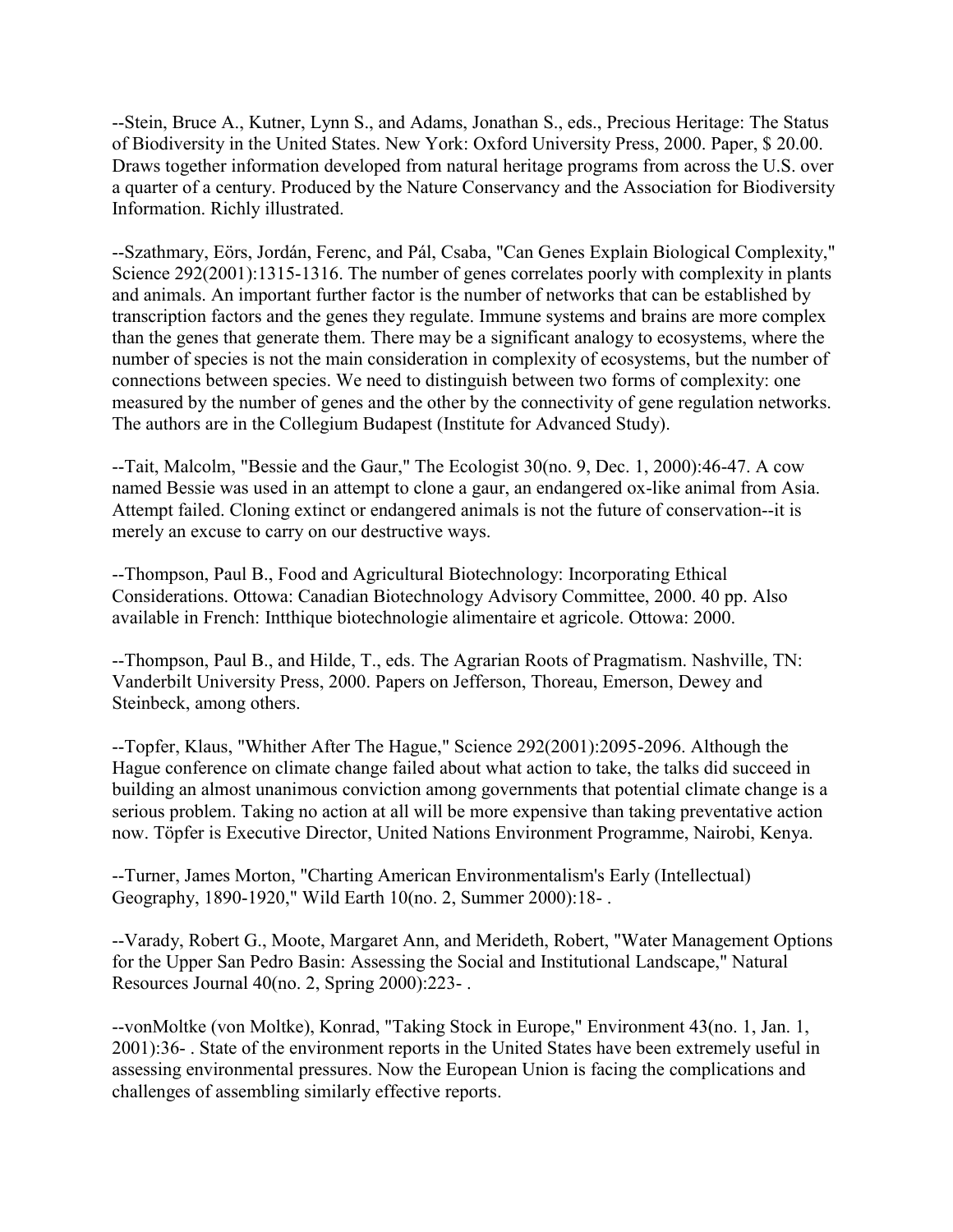--Wackernagel, Mathis, and Giljum, Stefan, "Der Import von oekologischer Kapazitaet: globaler Handel und die Akkumulation von oekologischen Schulden (The import of ecological capacity: global trade and the accumulation of ecological debts)." In German. Natur und Kultur 2 (no. 1, 2001):33-54. Abstract: In a sustainable world, we should live on the interests of the planet's natural capital. However, increasing evidence suggests that humanity's ecological demand is exceeding the regenerative capacity of the biosphere. The expanding global economic activities exacerbate this trend, particularly since they allow the rich countries to overcome the constraints imposed by the limited productivity of their national ecosystems. This path of ecologically unbalanced globalization, however, will lead humanity into an impasse, since not all nations can be net-importers of ecological capacity.

--Walters, Kerry S., and Portmess, Lisa, eds., Religious Vegetarianism: From Hesiod to the Dalai Lama. Albany: SUNY Press, 2001. Both editors are in philosophy at Gettysburg College, Gettysburg, PA.

--Wildlife Travelling Companions:

--Sterry, Paul, Wildlife Travelling Companion: East Africa. Ramsbury, Marlborough, Wiltshire, UK, The Crowood Press, 1992.

--Measures, John, Wildlife Travelling Companion: Spain. Ramsbury, Marlborough, Wiltshire, UK, The Crowood Press, 1992.

--Gibbons, Bob, Wildlife Travelling Companion: France. Ramsbury, Marlborough, Wiltshire, UK, The Crowood Press, 1992.

--Walters, Martin, Wildlife Travelling Companion: Great Britain and Ireland. Ramsbury, Marlborough, Wiltshire, UK, The Crowood Press, 1992.

--Wilson, James, "The Savage State," The Ecologist 30(no. 9, Dec. 1, 2000):50. The press regularly uses words like "primitive" and "Stone Age" to describe tribal societies. The media's representation of tribal groups is doing them a disservice.

--Wright, Danaya C., Hester, Jeffrey M., "Pipes, Wires, and Bicycles: Rails-to-Trails, Utility Licenses, and the Shifting Scope of Railroad Easements from the Nineteenth to the Twenty-First Centuries," Ecology Law Quarterly 27(no. 2, 2000):351- .

--Yaffe, Martin D., ed., Judaism and Environmental Ethics: A Reader. Blue Ridge Summit, PA: Lexington Books, 2001. 416 pages. Sample contributions: E. L. Allen, "The Hebrew View of Nature"; Jeanne Kay, "Concepts of Nature in the Hebrew Bible"; Aldo Leopold, "The Forestry of the Prophets"; Steven S. Schwarzchild, "The Unnatural Jew"; Eilon Schwartz, "Judaism and Nature"; Eric Katz, "Nature's Healing Power, the Holocaust, and the Environmental Crisis"; J. David Bleich, "Vegetarianism and Judaism" and many others. Yaffe is in philosophy and religious studies at the University of North Texas, Denton.

--Zahniser, Ed, "Walk Softly and Carry a Big Map: Historical Roots of Wildlands Network Planning," Wild Earth 10(no. 2, Summer 2000):33- .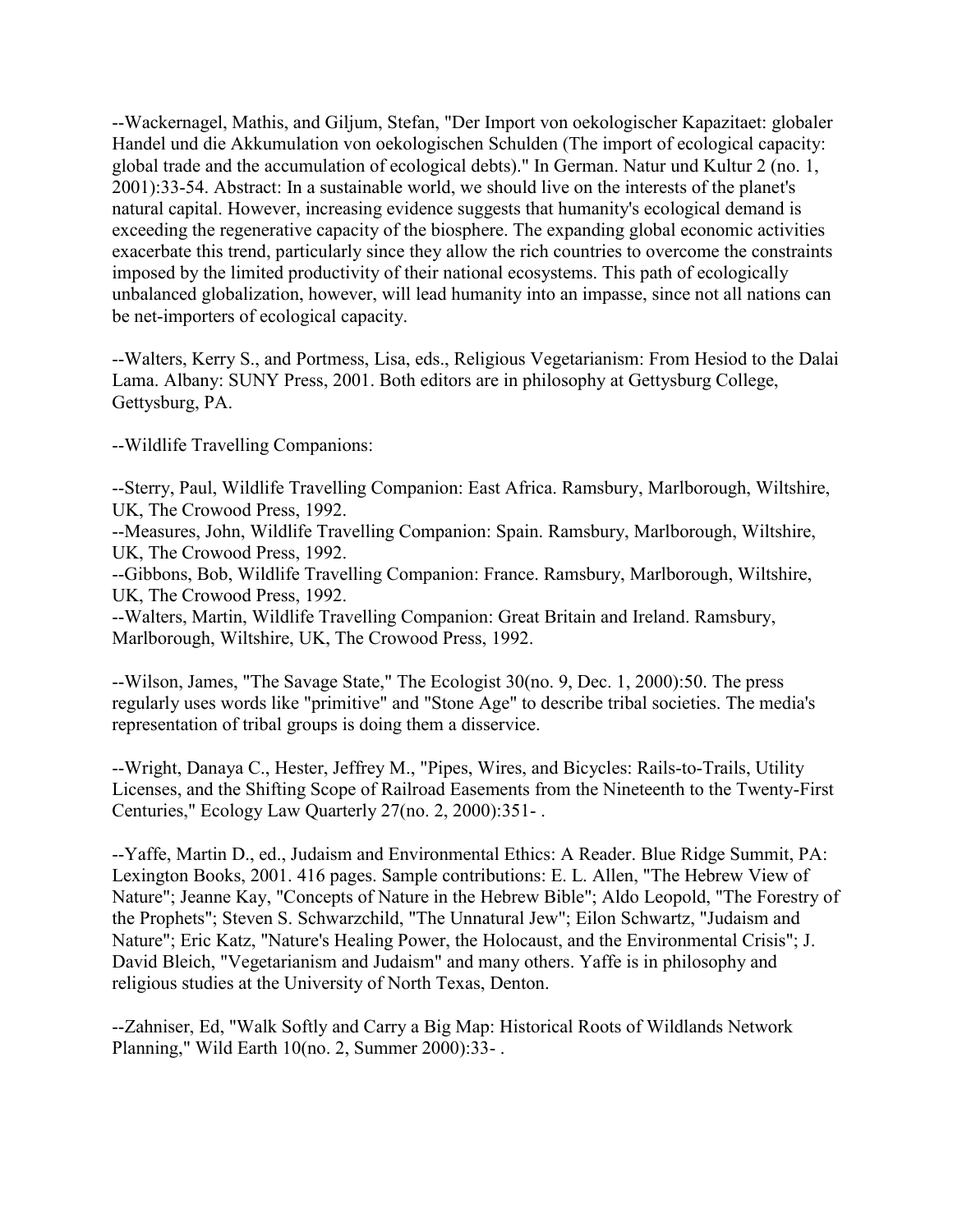--Zarb, John, "Small holding up," The Ecologist 30(no. 9, Dec. 1, 2000):40- . With farming in crisis, we desperately need to find a sustainable alternative form of agriculture. But could it ever work? Yes; in many places around the world, it already is.

#### **ISSUES**

**President Bush's energy policy**. The Bush administration has released an energy plan that identifies an "energy crisis" caused by overly-strict environmental regulations and proposes to solve it by weakening these regulations and encouraging greater energy production. The plan calls for a government-supported push to exploit new domestic sources of oil and gas and coal on federal lands, including on the Arctic National Wildlife Refuge in Alaska. To avoid all Americans suffering what Californians are now suffering, the administration says there is a need for one new electricity-generating plant a week for 20 years and 38,000 miles of new natural gas pipelines (ten times the distance from California to Maine). The administration also supports nuclear power as the most environmentally friendly way to increase energy supply. Concern about this U.S. "energy crisis" was a major reason the Bush administration abandoned its campaign pledge to control CO2 emissions from power plants and opposes the global warming treaty. Although the administration plan discusses numerous conservation measures, they are left unfunded (or with reduced funding) or postponed pending further research. Vice President Cheney well expresses the administration's attitude toward energy conservation, dismissing as 1970's era thinking the idea that "we could simply conserve or ration our way out" of the energy crisis. The administration opposes any energy conservation measures based on the idea that Americans now "live too well" or that people should "do more with less." On Cheney's view, "Conservation may be a sign of personal virtue, but it is not a sufficient basis for a sound, comprehensive energy policy." In 1999, the U.S. consumed 20,000 barrels of oil a day, over 1/4 of the world's total daily consumption of 75,000 barrels (Japan came in a distant 2nd, at 5,500 barrels a day). See Joseph Kahn, "Cheney Promotes Increasing Supply as Energy Policy," New York Times (5/1/01): Al.

**New oil-drilling techniques that are environmentally less harmful**. With the ongoing debate over whether to drill for oil in the Arctic National Wildlife Refuge, it may be useful to understand some of the new oil discovery and extraction technologies touted by industry as environmentally friendly. Instead of peppering the surface with wells over a broad area, new supercomputer simulations of the deep earth and new drilling equipment allow wells to be constructed on small gravel pads with drills branching out underground for four or five miles following thin layers containing oil. Instead of waste pits that overflow with drilling mud, contaminated water, spilled oil, and discarded chemicals, waste, garbage, and rock cuttings can now be ground into a slurry and pumped into the ground 2000 feet beneath the 2000 foot-thick permafrost. Roads that were once built of gravel mined from river beds and that spread far and wide on the fragile tundra can now be built from ice (either from water pumped from tundra ponds or from ice scraped from ponds and laid down like gravel). Ice roads melt away in the spring thaw and leave few traces. Even the maze of pipelines which are an unavoidable means of collecting the oil can be raised to allow animals to duck underneath and are punctuated with elevated elbows so that less oil is spilled if one section is punctured. Both sides agree that the new surveying techniques are a mixed blessing environmentally. Although no longer using dynamite, the new three-dimensional seismic technology that performs ultrasound on the earth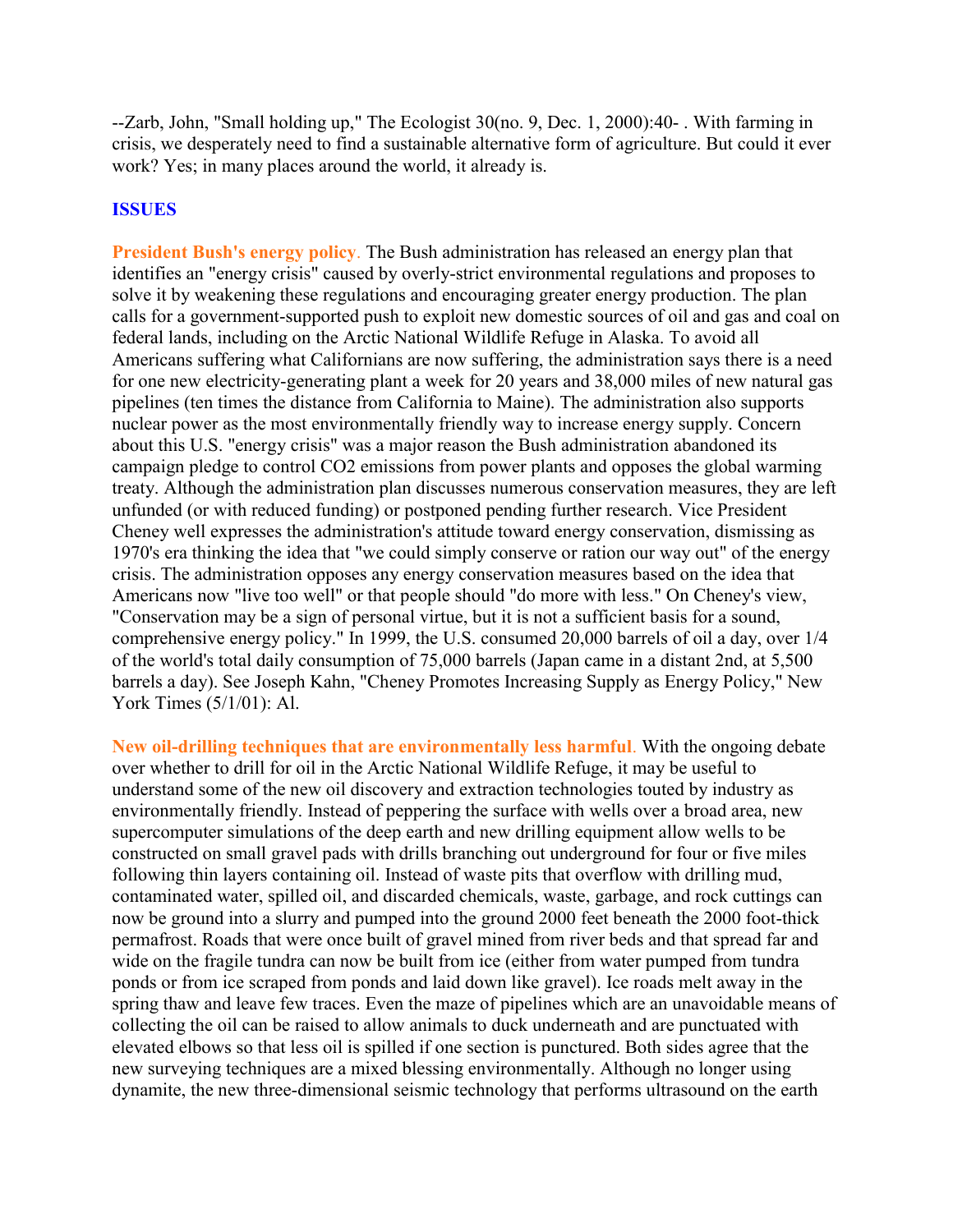involves the use of vibrating 10-ton vehicles that do not travel on ice roads but crisscross the open tundra in a much more intensive way than with the old surveying techniques. Scars are left on the tundra and there is a greatly increased chance of encountering and disrupting wildlife. The new surveying techniques have raised the success rate from 1 producing well for each 10 exploratory wells to 5 in 10. One environmental critic responding to the elaboration of these new technologies says that once the work shifts from exploration to extraction of oil, the result is always a sprawl of pipelines, roads, crew quarters, and fuel depots: "In the end, even with all this technology, you've got a massive industrial complex." See Andrew Revkin, "Hunting for Oil: New Precision, Less Pollution" New York Times (01/30/01): D1.

**U.S. Supreme Court decisions weakens wetland's protection**. A 15 year-old protection for isolated wetlands used by migratory birds was struck down by the court as unjustified federal intrusion into states' traditional rights to manage land and water. The U.S. Army Corp of Engineers was given the right to regulate "navigable waters" and those that abut them by the Clean Water Act of 1972. It later adopted the "migratory bird rule" that regulated the dredging and filling of ponds and wetlands separate from navigable rivers or their tributaries, in part because migratory birds that cross state lines used these wetlands. The Court held that the rule extended beyond the intention of Congress when it adopted the Clean Water Act. Because few states protect such isolated wetlands, the ruling could end protection for as much as 20 percent of the country's wetlands. Over 50 percent of the nation's wetlands have already been lost. See Linda Greenhouse, "Justices Bar Wide U.S. Role Under the Clean Water Act," New York Times (01/10/01): A13.

**Chinese farmers reduce disease and double crop yields** by abandoning monoculture. In one of the largest agricultural experiments ever, thousands of rice farmers in China have abandoned chemical fungicides and controlled rice blast (the most serous disease affecting this crop) by planting a mixture of two different rices instead of a single type of rice as they have typically done. By planting a variety of rice that is resistant to the fungus in rows next to the preferred rice variety (which is susceptible), they blocked the spread of this wind born fungus. As more and more farmers nearby did the same, these positive effects began to multiply across the region. The experiment shows that ecologically based approaches to agriculture can be effective even on a very large scale. It also reinforces the idea that diversity in wild ecosystems is conducive to health as well. See Carol Yoon, "Simple Method Found to Increase Crop Yields Vastly," New York Times (8/22/00): D1.

**John Muir's birthplace and childhood home** in Dunbar, Scotland, has been purchased, on the 150th anniversary of Muir's departure to the United States, by the John Muir Trust and will be turned into an interpretive center, telling the story of John Muir. Already as a child and still in Scotland, Muir was gaining his great love of wild places and creatures. John Muir Trust, 41 Commercial Street, Leith EH6 6JD, Scotland. Webpage: www.jmt.org.

**From death strip to lifeline**. For three decades after World War III, Germany was divided by a 1,400 long no-man's land that ran down the country, a "death strip" guarded by mines, attack dogs, and machine guns. Today, chunks of the once verboten zone still harbor rare animals and plant species, and German officials are stepping up efforts to turn these Cold War refugia into a string of nature preserves. Brief story in Science 292(2001):1055.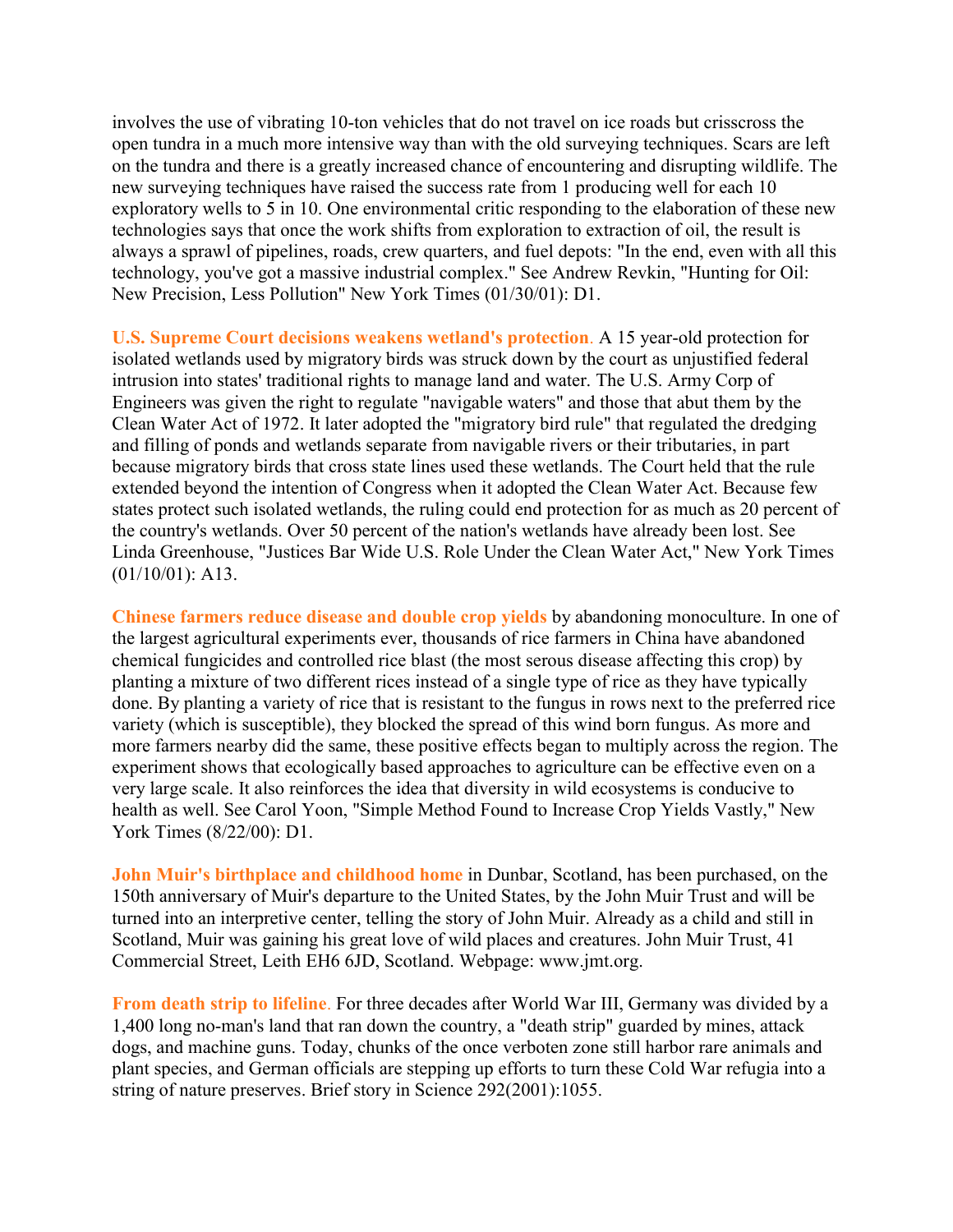**Captive-bred California condors too tame for the wild?** A recent article in Conservation Biology worries that overly tame birds resulting from captive breeding and lead-poisoning deaths due to condors feasting on animal carcasses riddled with lead buckshot could doom the twenty year restoration effort. Condor reproduction has been enhanced by removing eggs from the captive females so they lay more eggs. The pilfered eggs are hatched in incubators and the chicks are raised by humans wearing hand puppets thatresemble adult condors. Far more puppet-raised birds now exist than those raised by condor parents. Many of the released puppet-raised condors approach humans to beg for food and invade campsites (one bird even tore its way into a tent). Critics of the study claim that there is no evidence that the puppet-raised condors fare worse in the wild than do parent-reared condors. See AP, "Despite Success, Condor's Fate Remains Unclear," New York Times (8/22/00): D3.

## **ISEE OFFICERS**

**President:** Kristin Shrader-Frechette. 336 O'Shaughnessy Hall, University of Notre Dame, Notre Dame, IN 46556. Email: [Kristin.Shrader-Frechette.1@nd.edu.](mailto:Kristin.Shrader-Frechette.1@nd.edu)

**Vice-President**: Dale Jamieson, The University Center for Human Values, 305 Marx Hall, Princeton University, Princeton, NJ 08544-1006. Phone: 609-258-2660. Fax: 609-258-2729. Email: [djamieso@princeton.edu.](mailto:djamieso@princeton.edu)

**Secretary**: Laura Westra. Osgoode Hall Law School, York University, 4700 Keele Street, Toronto, Ontario M3J 1P3. Phone: 905-303-8181. Fax: 905-303-8211 E-mail: [lwestra@interlog.com.](mailto:lwestra@interlog.com)

**Treasurer**: Max Oelschlaeger. Department of Humanities, Arts, and Religion, Northern Arizona University, PO Box 5634, Flagstaff, AZ 86011-5634 USA. E-mail: [max.oelschlaeger@nau.edu.](mailto:max.oelschlaeger@nau.edu)

# **ISEE REGIONAL REPRESENTATIVES**

**Africa**: Johan P. Hattingh, Department of Philosophy, University of Stellenbosch, 7600 Stellenbosch, South Africa. Hattingh heads the Unit for Environmental Ethics at Stellenbosch. Phone: 27 (country code) 21 (city code) 808-2058 (office), 808-2418 (secretary); 887-9025 (home); Fax:  $886-4343$ . Email:  $iph2@akad.sun.ac.za$ .

**Australia and New Zealand**: William Grey, Department of Philosophy, University of Queensland, 4067, Queensland AUSTRALIA. Email: [wgrey@cltr.uq.edu.au.](mailto:wgrey@cltr.uq.edu.au)

**China**: Yu Mouchang, Institute of Philosophy, Chinese Academy of Social Sciences, Beijing, 100732, China. Yang Tongjin, Institute of Philosophy, Chinese Academy of Social Sciences, Beijin,100732, China. E-mail: [yangtong12@sina.com.](mailto:yangtong12@sina.com)

**Taiwan**: Edgar Lin, Biology Department, Tunghai University, Taichung, Taiwan 40704. Email: [edgarlin@ms5.hinet.net.](mailto:edgarlin@ms5.hinet.net) Phones: 886-4-3595622 office; 886-4-3590991 home. Fax: 886-4- 3595953.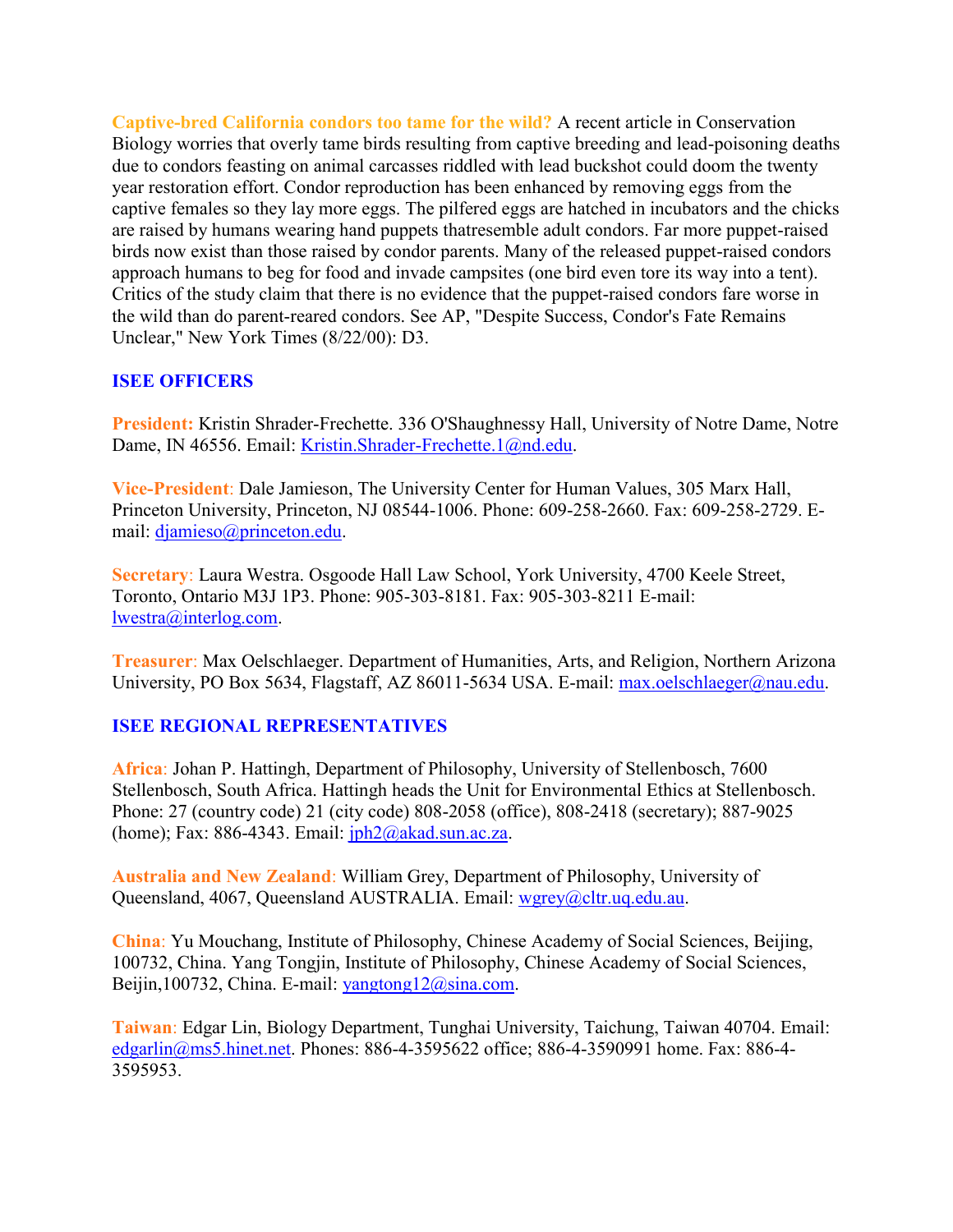**Eastern Europe**: Jan Wawrzyniak. Department of Philosophy, Adam Mickiewicz University of Poznan, Poland. University address: Prof. Jan Wawrzyniak, Institut Filozofii, Adam Mickiewicz University, 60-569 Poznan, Szamarzewskiego 91c POLAND. Phone: +48 / 61 / 841-72-75; Fax: +48 / 61 / 8430309. Home address: 60-592 Poznan, Szafirowa 7, POLAND. Email: [jawa@main.amu.edu.pl.](mailto:jawa@main.amu.edu.pl) Website: http://appliedphilosophy.mtsu.edu/ISEE/JanWaw/index.html.

**Western Europe and the Mediterranean**: Martin Drenthen, Center for Ethics University of Nijmegen (CEKUN), Postbox 9103, 6500 HD Nijmegen, THE NETHERLANDS. Office phone: 31 (country code) 24 (city code) 3612751. Fax: 31-24-3615564. E- mail[:mdrenthen@hetnet.nl.](mailto:mdrenthen@hetnet.nl) Home: Van't Santstraat 122, 6523 BJ Nijmegen. Home Phone: (31) - (24) - 3238397.

**Mexico and Central America**: Teresa Kwiatkowska, Universidad Autonoma Metropolitana-Iztapalapa, Departamento de Filosofia, Av. Michoacan y Purissima s/n, 09340 Mexico D.F., MEXICO. Phones: (5) 637 14 24 (home), (5) 724 47 77 (office). Fax: (5) 724 47 78. E-mail: [kwiat@xanum.uam.mx .](mailto:kwiat@xanum.uam.mx)

**Canada:** Laura Westra. Osgoode Hall Law School, York University, 4700 Keele Street, Toronto, Ontario M3J 1P3. Phone: 905-303-8181. Fax: 905-303-8211 E-mail: lwestra@interlog.com.

**Pakistan and South Asia**: Nasir Azam Sahibzada, Education Manager, WWF--Pakistan, T-28 Sahibzada House, Zeryab Colony, Peshawar City (NWFP), PAKISTAN. Phone: (92) (91) (841593). Fax: (92) (91) (841594). Email: lapis@brain.net.pk or naasir1@email.com.

**South America**: Ricardo Rozzi, Instituto de Investigaciones Ecologicas Chiloe, Chile. E- mail: [rrozzi@eudoramail.com.](mailto:rrozzi@eudoramail.com)

**United Kingdom**: KeeKok Lee, Institute for Environment, Philosophy & Policy, Furness College, University of Lancaster, Lancaster LA1 4YG, UK. E-mail: [keekok.lee@lancaster.ac.uk.](mailto:keekok.lee@lancaster.ac.uk)

**United States**: Ned Hettinger, Philosophy Dept, College of Charleston, Charleston, South Carolina 29424 USA. Phone: 843-953-5786; 843-883-9201 (home). Fax: 843-953-6388. E-mail: [HettingerN@CofC.edu\)](mailto:HettingerN@CofC.edu). Address July 1999 to August 2000: 416 W. College, Bozeman, MT 59715. Phone: 406-522-9676.

Holmes Rolston, III, Dept. of Philosophy, Colorado State University, Fort Collins, Colorado 80523 USA. Phone: 970-491-6315 (Office). Fax: 970-491-4900. Email: [rolston@lamar.colostate.edu.](mailto:rolston@lamar.colostate.edu)

Jack Weir, Department of Philosophy, Morehead State University,UPO 662, Morehead, Kentucky 40351-1689 USA. Phone: 606-784-0046 (Home Office), 606-783-2785 (Campus Office). Fax: 606-783-5346 (include Weir's name on Fax). Email: [j.weir@morehead-st.edu.](mailto:j.weir@morehead-st.edu)

#### **ISEE NEWSLETTER SUBMISSIONS**